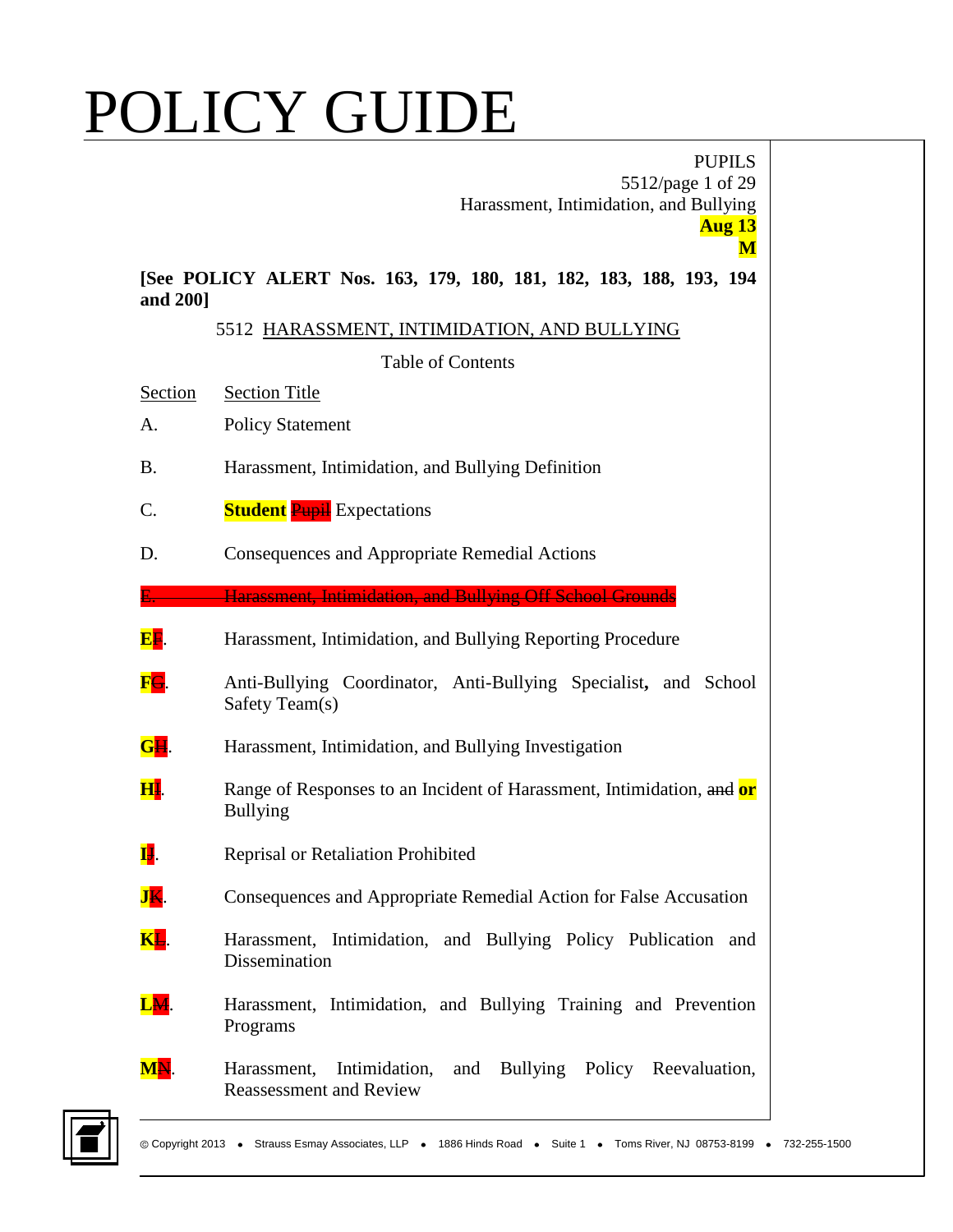PUPILS 5512/page 2 of 29 Harassment, Intimidation, and Bullying

- **NO.** Reports to Board of Education and New Jersey Department of Education
- **O. School and District Grading Requirements**
- P. Reports to Law Enforcement
- Q. Collective Bargaining Agreements and Individual Contracts
- R. **Students** Pupils with Disabilities
- A. Policy Statement

The Board of Education prohibits acts of harassment, intimidation, or bullying of a **student pupil**. A safe and civil environment in school is necessary for **students** pupils to learn and achieve high academic standards. Harassment, intimidation, or bullying, like other disruptive or violent behaviors, is conduct that disrupts both a **student's** pupil's ability to learn and a school's ability to educate its **students** pupils in a safe and disciplined environment. Since **students** pupils learn by example, school administrators, faculty, staff and volunteers should be commended for demonstrating appropriate behavior, treating others with civility and respect, and refusing to tolerate harassment, intimidation, or bullying.

For the purposes of this Policy, the term "parent," pursuant to N.J.A.C.  $6A:16-1.3$ , means the natural parent(s) or adoptive parent(s), legal guardian(s), foster parent(s), or parent surrogate(s) of a **student** pupil. Where parents are separated or divorced, "parent" means the person or agency which has legal custody of the **student** pupil, as well as the natural or adoptive parent(s) of the **student pupil**, provided such parental rights have not been terminated by a court of appropriate jurisdiction.

B. Harassment, Intimidation, and Bullying Definition

"Harassment, intimidation, or bullying" means any gesture, any written, verbal or physical act, or any electronic communication, as defined in N.J.S.A. 18A:37-14, whether it be a single incident or a series of incidents that:

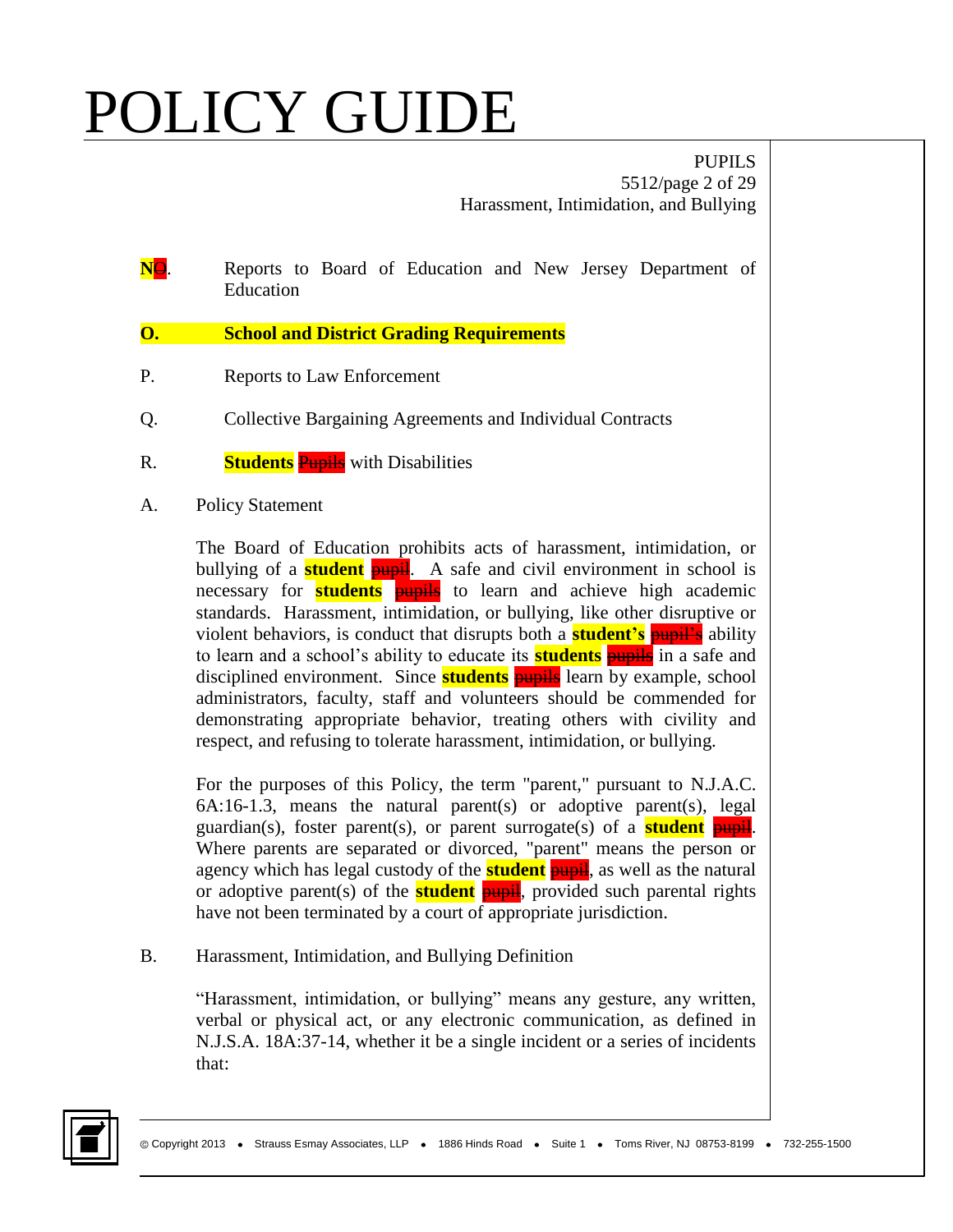PUPILS 5512/page 3 of 29 Harassment, Intimidation, and Bullying

1. Is reasonably perceived as being motivated by either any actual or perceived characteristic, such as race, color, religion, ancestry, national origin, gender, sexual orientation, gender identity and expression, or a mental, physical or sensory disability<sub>i</sub>, or by any **other distinguishing characteristic;**

By any other distinguishing characteristic; and that

- **2**3. Takes place on school property, at any school-sponsored function, on a school bus, or off school grounds, as provided for in N.J.S.A. 18A:37-15.3,**;** that
- **3. Ss**ubstantially disrupts or interferes with the orderly operation of the school or the rights of other **students pupils**; and that
	- **a**<sup>4</sup>. A reasonable person should know, under the circumstances, that the act(s) will have the effect of physically or emotionally harming a **student** pupil or damaging the **student's** pupil's property, or placing a **student** pupil in reasonable fear of physical or emotional harm to his/her person or damage to his/her property; or
	- **b**<sup>5</sup>. Has the effect of insulting or demeaning any **student** pupil or group of **students** pupils; or
	- **c**6. Creates a hostile educational environment for the **student pupil** by interfering with a **student's** pupil's education or by severely or pervasively causing physical or emotional harm to the **student** pupil.

**Schools are required to address harassment, intimidation, and bullying occurring off school grounds, when there is a nexus between the harassment, intimidation, and bullying and the school (e.g., the harassment, intimidation, or bullying substantially disrupts or interferes with the orderly operation of the school or the rights of other students).**

"Electronic communication" means a communication transmitted by means of an electronic device, including, but not limited to: a telephone, cellular phone, computer, or pager.

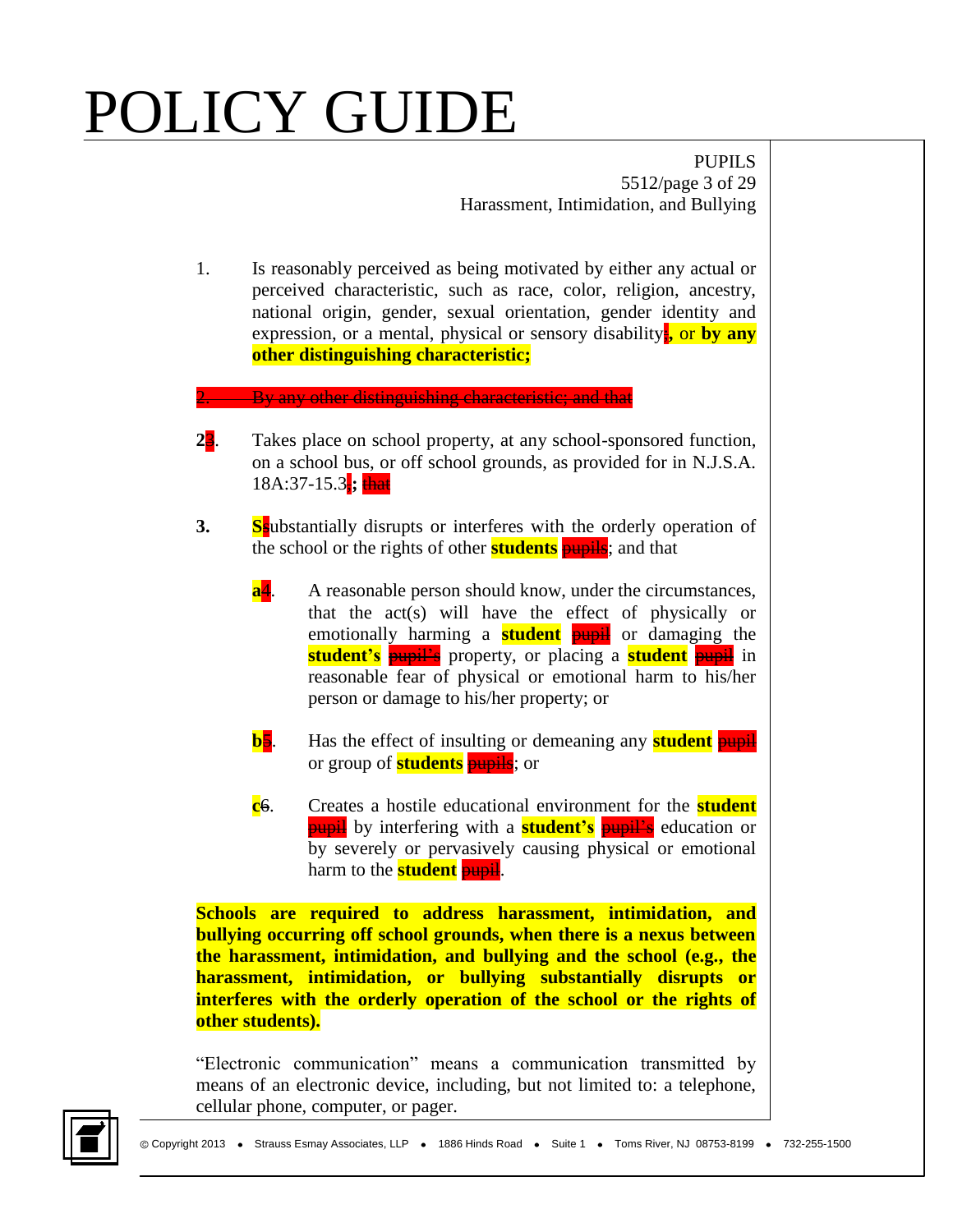PUPILS 5512/page 4 of 29 Harassment, Intimidation, and Bullying

### C. **Student** Pupil Expectations

The Board expects **students pupils** to conduct themselves in keeping with their levels of development, maturity and demonstrated capabilities with proper regard for the rights and welfare of other **students** pupils and school staff, the educational purpose underlying all school activities and the care of school facilities and equipment consistent with the Code of **Student Pupil Conduct.** 

The Board believes that standards for **student pupil** behavior must be set cooperatively through interaction among the **students** pupils, parents, school employees, school administrators, school volunteers, and community representatives, producing an atmosphere that encourages **students pupils** to grow in self-discipline. The development of this atmosphere requires respect for self and others, as well as for school district and community property on the part of **students pupils**, staff, and community members.

**Students** Pupils are expected to behave in a way that creates a supportive learning environment. The Board believes the best discipline is selfimposed, and it is the responsibility of staff to use instances of violations of the Code of **Student** Pupil Conduct as opportunities to help **students pupils** learn to assume and accept responsibility for their behavior and the consequences of their behavior. Staff members who interact with **students** pupils shall apply best practices designed to prevent **student pupil** conduct problems and foster **students'** pupils<sup>2</sup> abilities to grow in self-discipline.

The Board expects that **students** pupils will act in accordance with the **student pupil** behavioral expectations and standards regarding harassment, intimidation, and bullying, including:

- 1. **Student** Pupil responsibilities (e.g., requirements for **students pupils** to conform to reasonable standards of socially accepted behavior; respect the person, property and rights of others; obey constituted authority; and respond to those who hold that authority);
- 2. Appropriate recognition for positive reinforcement for good conduct, self-discipline, and good citizenship;
- 3. **Student** Pupil rights; and
- 4. Sanctions and due process for violations of the Code of **Student Pupil** Conduct.

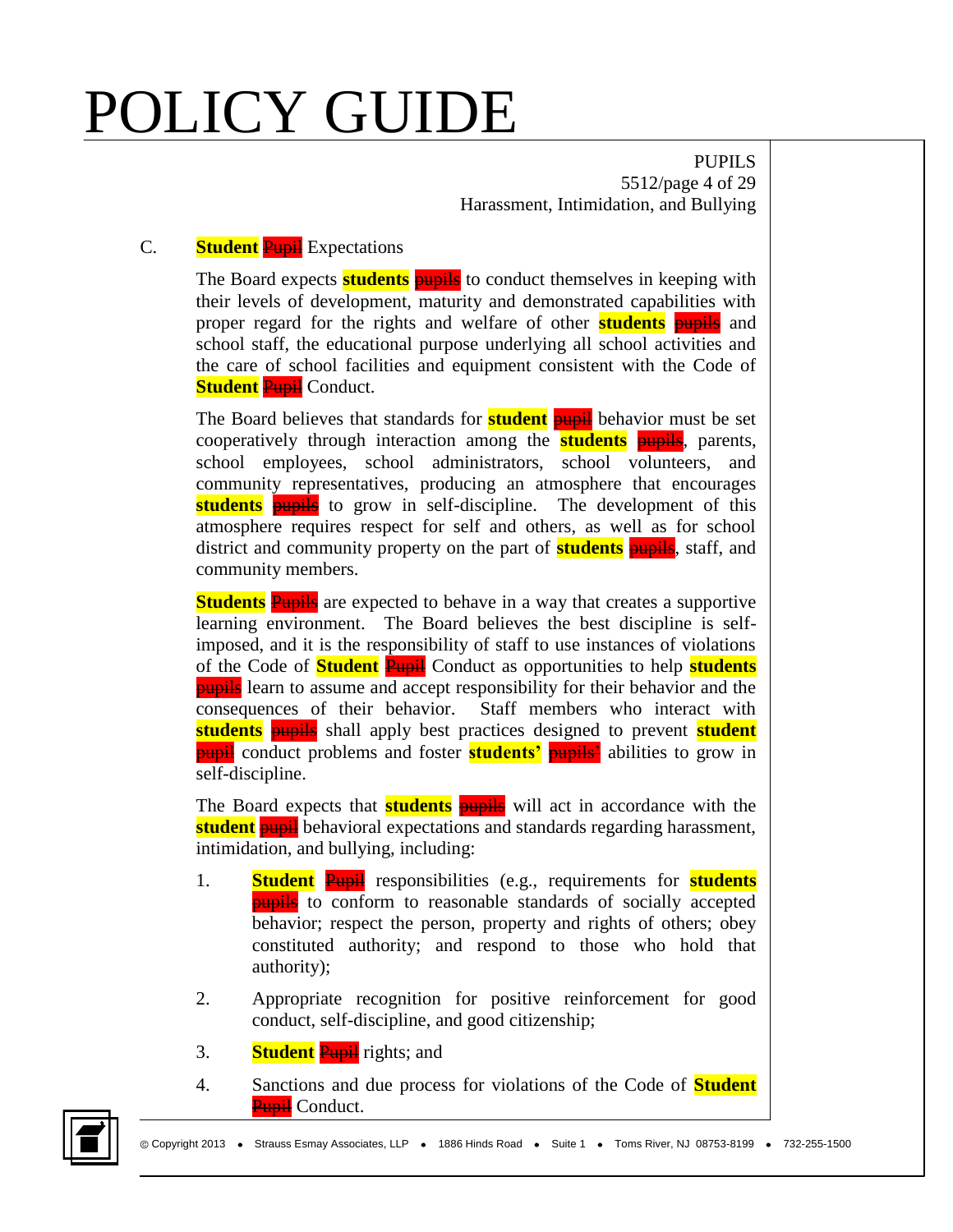PUPILS 5512/page 5 of 29 Harassment, Intimidation, and Bullying

Pursuant to N.J.S.A. 18A:37-15(a) and N.J.A.C. 6A:16-7.1(a)1, the district has involved a broad-base of school and community members, including parents, **students** pupils, instructional staff, **student** pupil support services staff, school administrators, and school volunteers, as well as community organizations, such as faith-based, health and human service, business and law enforcement, in the development of this Policy. Based on locally determined and accepted core ethical values adopted by the Board, pursuant to N.J.A.C. 6A:16-7.1(a)2, the Board must develop guidelines for **student pupil** conduct pursuant to N.J.A.C. 6A:16-7.1. These guidelines for **student** pupil conduct will take into consideration the developmental ages of **students** pupils, the severity of the offenses and **students'** pupils' histories of inappropriate behaviors, and the mission and physical facilities of the individual school(s) in the district. This Policy requires all **students pupils** in the district to adhere to the rules established by the school district and to submit to the remedial and consequential measures that are appropriately assigned for infractions of these rules.

Pursuant to N.J.A.C. 6A:16-7.1, the Superintendent must annually provide to **students pupils** and their parents **or guardians** the rules of the district regarding **student** pupil conduct. Provisions shall be made for informing parents **or guardians** whose primary language is other than English.

The district prohibits active or passive support for acts of harassment, intimidation, or bullying. **Students** Pupils are encouraged to support other **students** pupils who:

- 1. Walk away from acts of harassment, intimidation, and bullying when they see them;
- 2. Constructively attempt to stop acts of harassment, intimidation, or bullying;
- 3. Provide support to **students** pupils who have been subjected to harassment, intimidation, or bullying; and
- 4. Report acts of harassment, intimidation, and bullying to the designated school staff member.

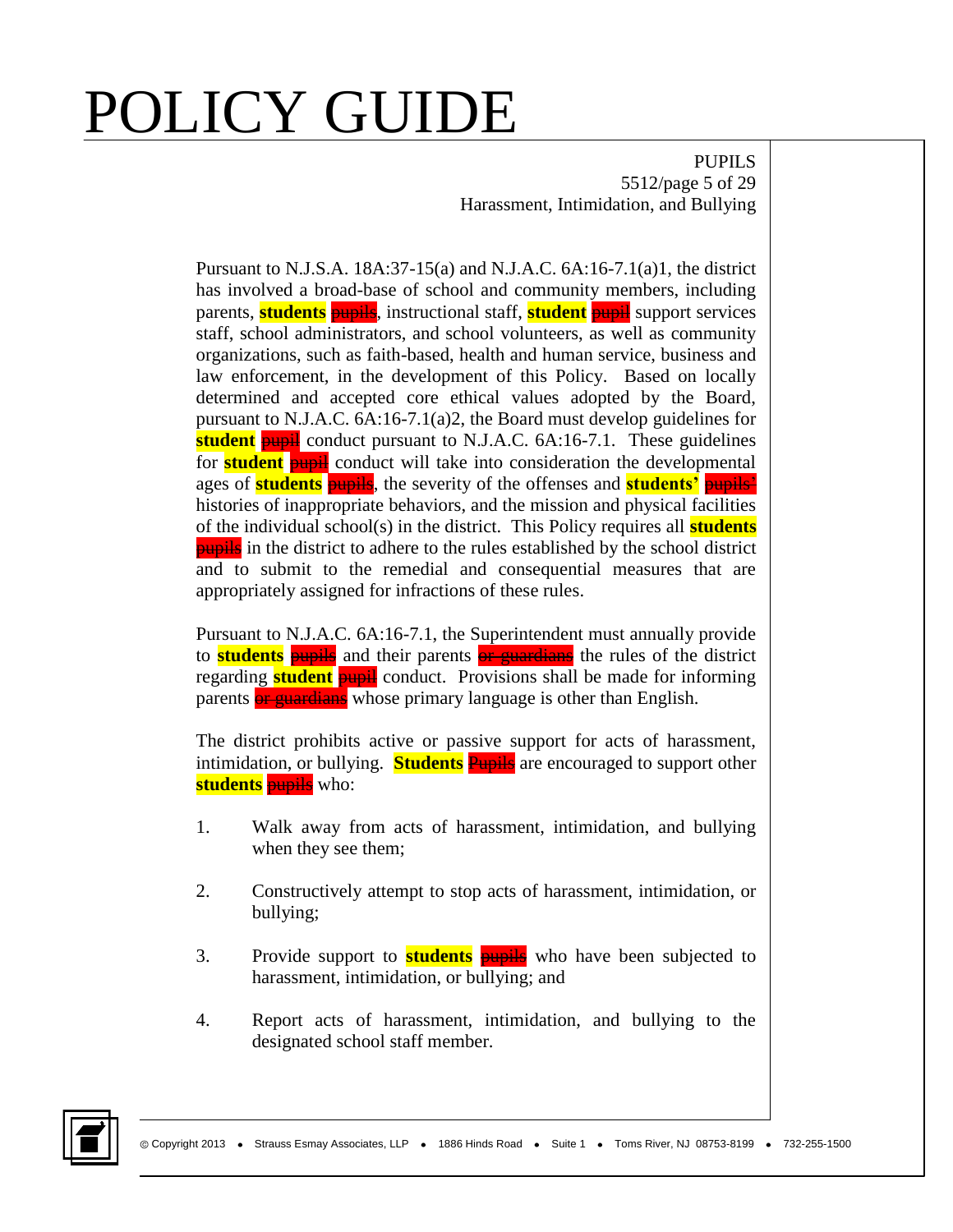PUPILS 5512/page 6 of 29 Harassment, Intimidation, and Bullying

#### D. Consequences and Appropriate Remedial Actions

**Consequences and Appropriate Remedial Actions – Students**

The Board of Education requires its school administrators to implement procedures that ensure both the appropriate consequences and remedial responses for **students** pupils who commit one or more acts of harassment, intimidation, or bullying, consistent with the Code of **Student Pupil** Conduct<del>, and the consequences and remedial responses for staff</del> members who commit one or more acts of harassment, intimidation, or **bullying.** The following factors, at a minimum, shall be given full consideration by school administrators in the implementation of appropriate consequences and remedial measures for each act of harassment, intimidation, or bullying by **students** pupils. Appropriate consequences and remedial actions are those that are graded according to the severity of the offense(s), consider the developmental ages of the **student** pupil offenders and **students'** pupils' histories of inappropriate behaviors, per the Code of **Student** Pupil Conduct and N.J.A.C. 6A:16-7.

Factors for Determining Consequences **– Student Considerations**

- 1. Age, developmental and maturity levels of the parties involved and their relationship to the school district;
- 2. Degrees of harm;
- 3. Surrounding circumstances;
- 4. Nature and severity of the behavior(s);
- 5. Incidences of past or continuing patterns of behavior;
- 6. Relationships between the parties involved; and
- 7. Context in which the alleged incidents occurred.

**Factors for Determining Consequences – School Considerations**

- **1. School culture, climate, and general staff management of the learning environment;**
- **2. Social, emotional, and behavioral supports;**
- **3. Student-staff relationships and staff behavior toward the student;**
- **4. Family, community, and neighborhood situation; and**
- **5. Alignment with Board policy and regulations/procedures.**

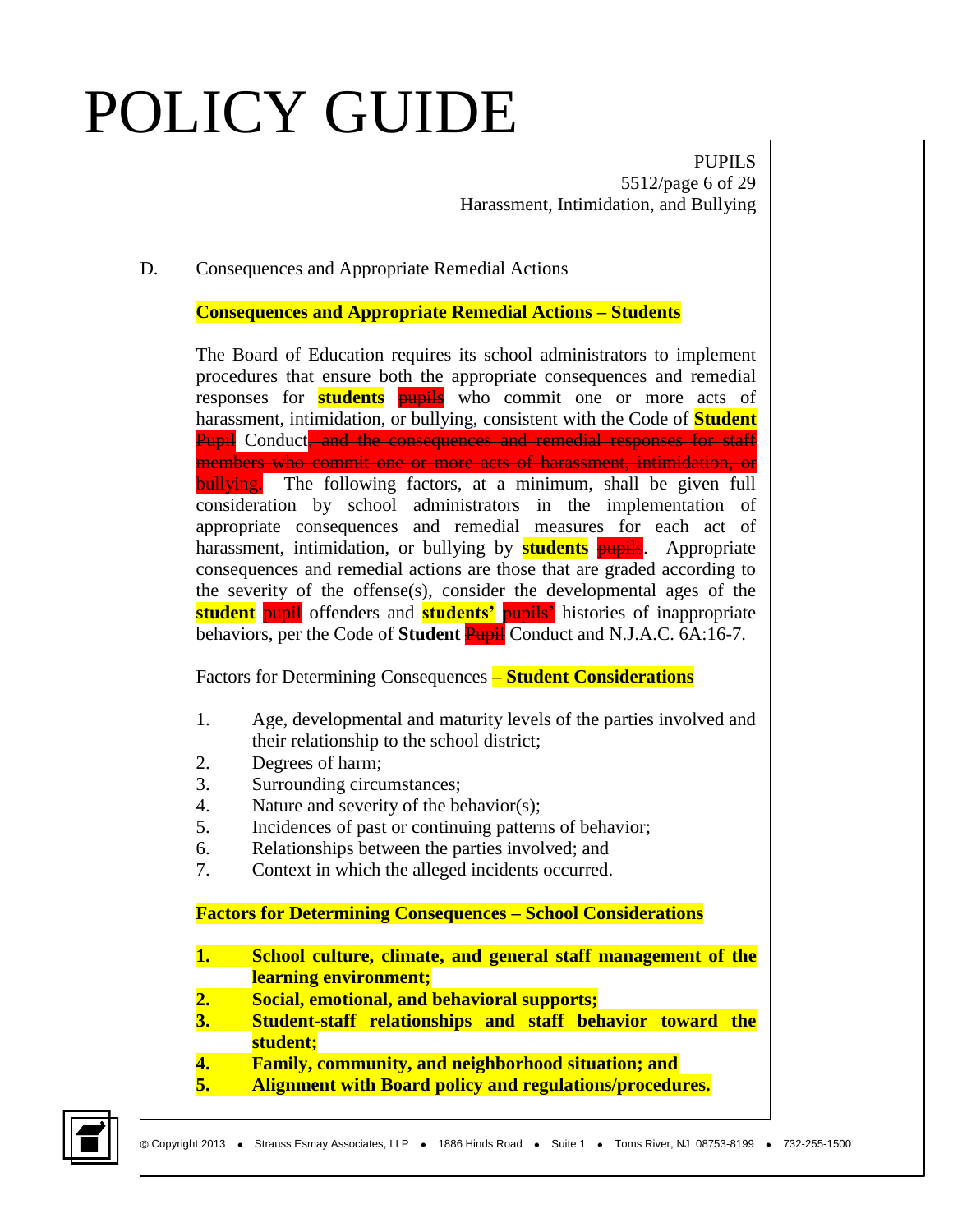#### PUPILS 5512/page 7 of 29 Harassment, Intimidation, and Bullying

#### Factors for Determining Remedial Measures

Personal

- 1. Life skill deficiencies;
- 2. Social relationships;
- 3. Strengths;
- 4. Talents;
- Traits:
- **5**6. Interests;
- **6**7. Hobbies;
- **7**8. Extra-curricular activities;
- **8**9. Classroom participation;
- **9<sup>10</sup>.** Academic performance; and
- **10<del>11</del>.** Relationship to **students pupils** and the school district.

#### Environmental

- 1. School culture;
- 2. School climate;
- 3. **Student-** Pupil staff relationships and staff behavior toward the **student** pupil;
- 4. General staff management of classrooms or other educational environments;
- 5. Staff ability to prevent and manage difficult or inflammatory situations;
- 6. Social-emotional and behavioral supports;
- 7. Social relationships;
- 8. Community activities;
- 9. Neighborhood situation; and
- 10. Family situation.

Consequences and appropriate remedial action for a **student** pupil or staff member who commits one or more acts of harassment, intimidation, or bullying may range from positive behavioral interventions up to and including suspension or expulsion of **students** pupils, as set forth in the Board's approved Code of **Student** Pupil Conduct pursuant to N.J.A.C. 6A:16-7.1. Consequences for a **student** pupil who commits an act of harassment, intimidation, or bullying **are those that are** shall be varied and graded according to the **severity of the offenses** nature of the **behavior, consider** the developmental age of the **student offenders pupil** 

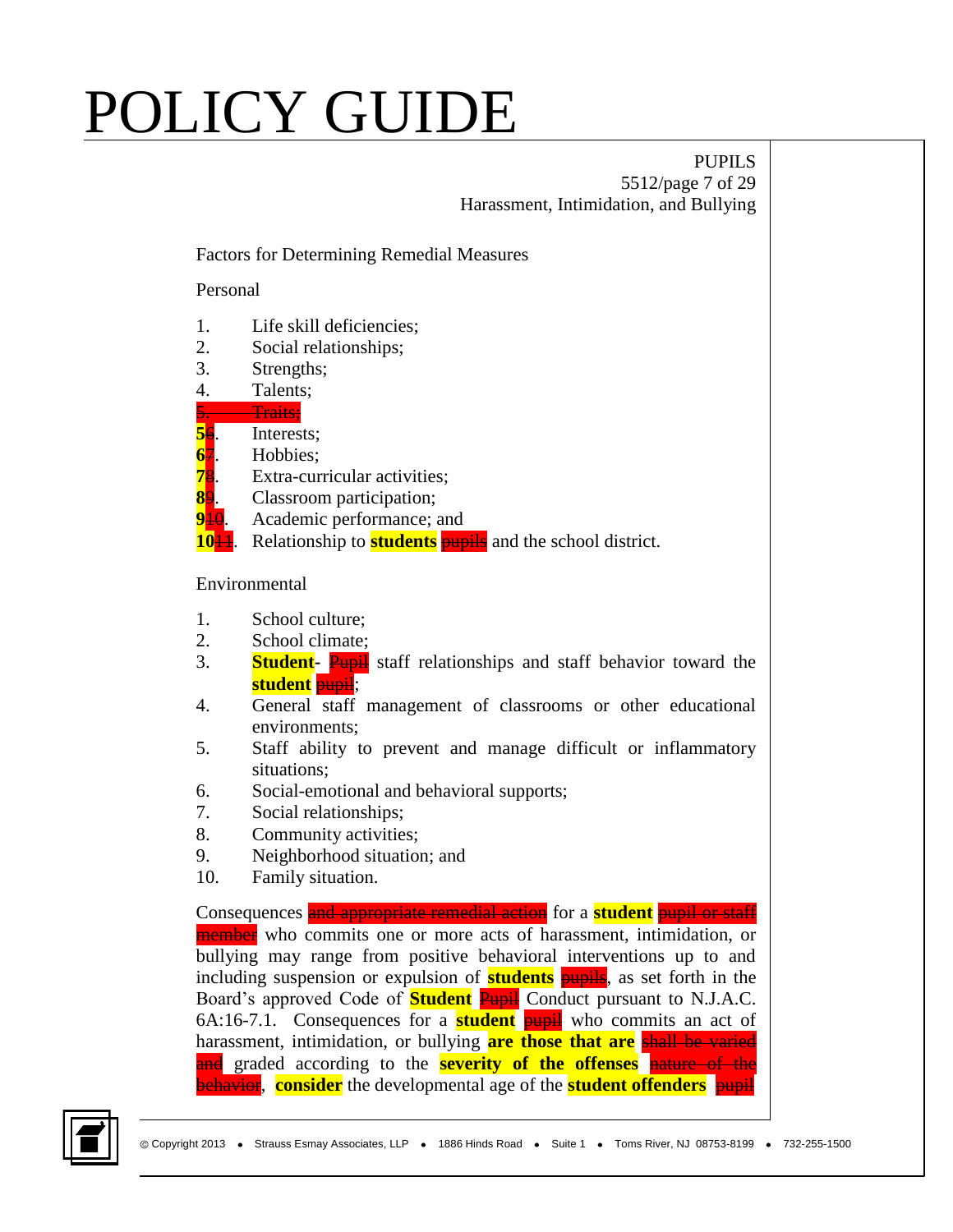PUPILS 5512/page 8 of 29 Harassment, Intimidation, and Bullying

and the **students' histories** pupil's history of **inappropriate** problem behaviors and performance, and must be consistent with the Board's approved Code of **Student** Pupil Conduct and N.J.A.C. 6A:16-7, Student Conduct. **The use of negative consequences should occur in conjunction with remediation and not be relied upon as the sole intervention approach.**

Remedial measures shall be designed to correct the problem behavior, prevent another occurrence of the problem, protect and provide support for the victim of the act, and take corrective action for documented systemic problems related to harassment, intimidation, or bullying. The consequences and remedial measures may include, but are not limited to, the examples listed below:

Examples of Consequences

- 1. Admonishment;
- 2. Temporary removal from the classroom;
- 3. Deprivation of privileges;
- 4. Classroom or administrative detention;
- 5. Referral to disciplinarian;
- 6. In-school suspension during the school week or the weekend;
- After-school programs;
- **7**8. Out-of-school suspension (short-term or long-term);
- **8**9. Reports to law enforcement or other legal action; **or**
- **9<sup>10</sup>.** Expulsion **and**.

Bans from providing services, participating in school-districtsponsored programs, or being in school buildings or on school grounds.

Examples of Remedial Measures **Personal** 

**Personal – Student Exhibiting Bullying Behavior**

- **1. Restitution and restoration:**
- **Peer support group;**
- **3. Recommendations of a pupil behavior or ethics council;**
- **4. Corrective instruction or other relevant learning or service** 
	- experience;

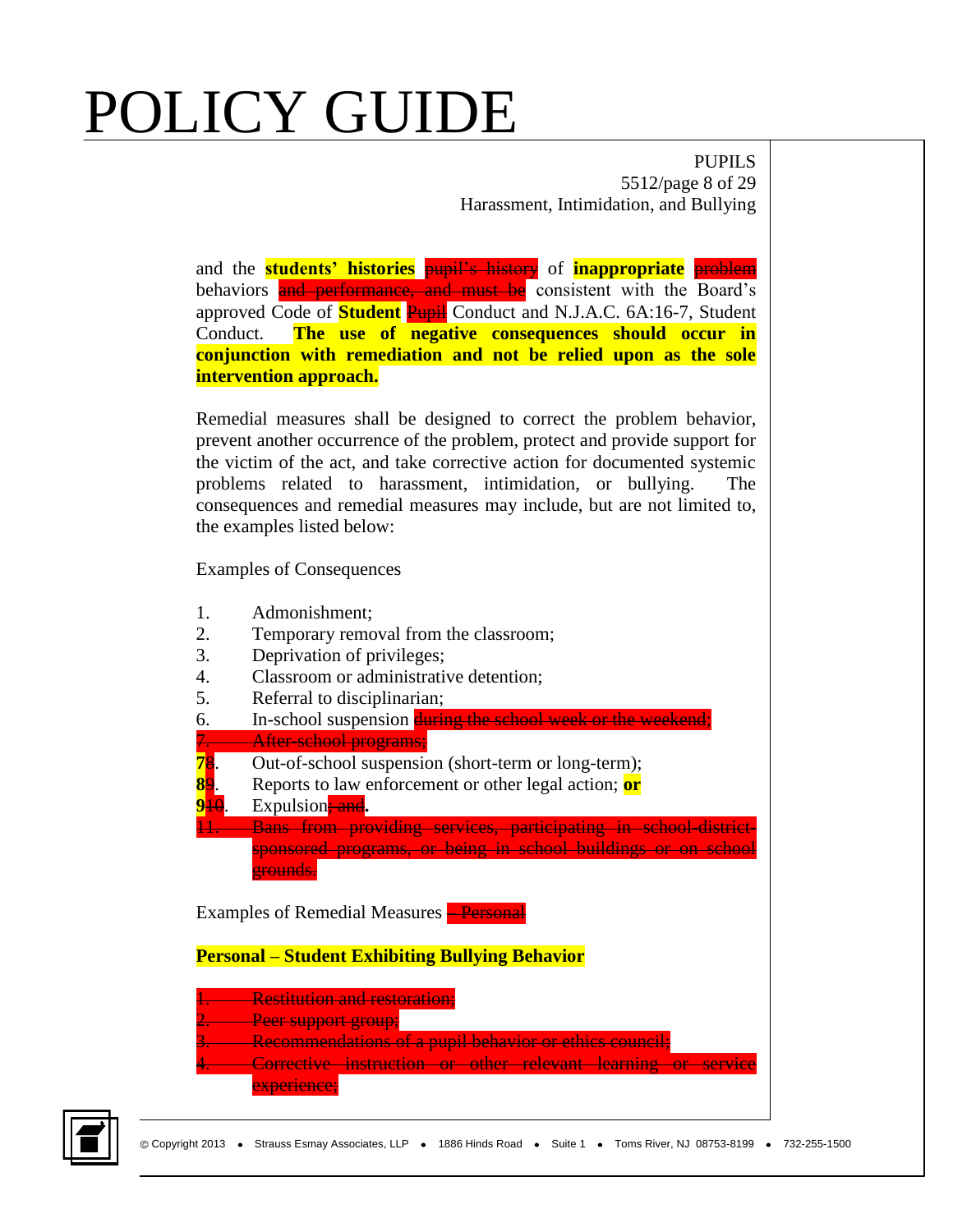### PUPILS 5512/page 9 of 29 Harassment, Intimidation, and Bullying

|     | Supportive pupil interventions, including participation of the           |
|-----|--------------------------------------------------------------------------|
|     | Intervention and Referral Services Team, pursuant to N.J.A.C.            |
|     | $6A:16-8$                                                                |
|     | Behavioral assessment or evaluation, including, but not limited to,      |
|     | a referral to the Child Study Team, as appropriate;                      |
|     | <b>Behavioral management plan, with benchmarks that are closely</b>      |
|     | monitored:                                                               |
|     | <b>Assignment of leadership responsibilities (e.g., hallway or bus</b>   |
|     | monitor);                                                                |
|     | 9. Involvement of school disciplinarian;                                 |
|     | 10. Pupil counseling;                                                    |
|     | 11. Parent conferences:                                                  |
|     | 12. Alternative placements (e.g., alternative education programs);       |
|     | 13. Pupil treatment; or                                                  |
|     | 14. Pupil therapy.                                                       |
|     |                                                                          |
| 1.  | Develop a behavioral contract with the student. Ensure the               |
|     | student has a voice in the outcome and can identify ways he or           |
|     | she can solve the problem and change behaviors;                          |
| 2.  | Meet with parents to develop a family agreement to ensure the            |
|     | parent and the student understand school<br><b>Fules</b><br>and          |
|     | expectations;                                                            |
| 3.  | <b>Explain the long-term negative consequences of harassment,</b>        |
|     | intimidation, and bullying on all involved;                              |
| 4.  | <b>Ensure understanding of consequences,</b><br><b>if</b><br>harassment, |
|     | intimidation, and bullying behavior continues;                           |
| 5.  | Meet with school counselor, school social worker, or school              |
|     | psychologist to decipher mental health issues (e.g., what is             |
|     | happening and why?);                                                     |
| 6.  | Develop a learning plan that includes consequences and skill             |
|     | building;                                                                |
| 7.  | <b>Consider wrap-around support services</b><br>after-school<br>or       |
|     | programs or services;                                                    |
| 8.  | Provide social skill training, such as impulse control, anger            |
|     | management, developing empathy, and problem solving;                     |
| 9.  | <b>Arrange for an apology, preferably written;</b>                       |
| 10. | Require a reflective essay to ensure the student understands             |
|     | the impact of his or her actions on others;                              |
| 11. | Have the student research and teach a lesson to the class about          |
|     | bullying, empathy, or a similar topic;                                   |

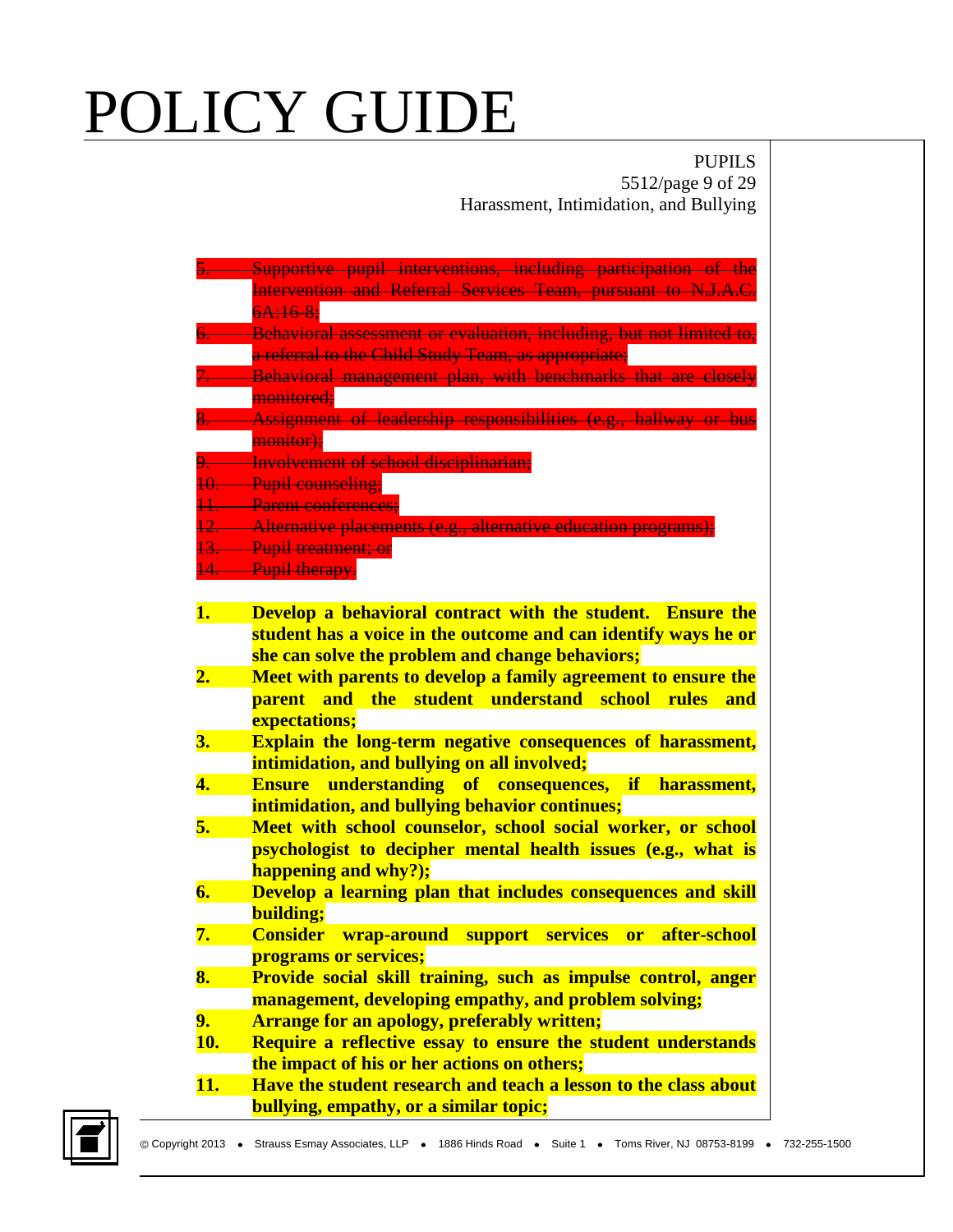PUPILS 5512/page 10 of 29 Harassment, Intimidation, and Bullying

**12. Arrange for restitution (i.e., compensation, reimbursement, amends, repayment), particularly when personal items were damaged or stolen; 13. Explore age-appropriate restorative (i.e., healing, curative, recuperative) practices; and 14. Schedule a follow-up conference with the student. Personal – Target/Victim 1. Meet with a trusted staff member to explore the student's feelings about the incident; 2. Develop a plan to ensure the student's emotional and physical safety at school; 3. Have the student meet with the school counselor or school social worker to ensure he or she does not feel responsible for the bullying behavior; 4. Ask students to log behaviors in the future; 5. Help the student develop skills and strategies for resisting bullying; and 6. Schedule a follow-up conference with the student. Parents, Family, and Community 1. Develop a family agreement; 2. Refer the family for family counseling; and 3. Offer parent education workshops related to bullying and social-emotional learning.** Examples of Remedial Measures – Environmental (Classroom, School Building**,** or School District)

| <b>School and community surveys or other strategies for determ</b><br>the conditions contributing<br><del>to harassment. intimidation</del> |
|---------------------------------------------------------------------------------------------------------------------------------------------|
| bullying;                                                                                                                                   |
| School culture change;                                                                                                                      |
| <b>School climate improvement;</b>                                                                                                          |
| $h$ ullying<br>dontion<br><u>- research based, systemic -</u><br>nreventi                                                                   |
| <del>programs;</del>                                                                                                                        |
| <b>School policy and procedure</b>                                                                                                          |
| <i>ifications</i> of scho                                                                                                                   |

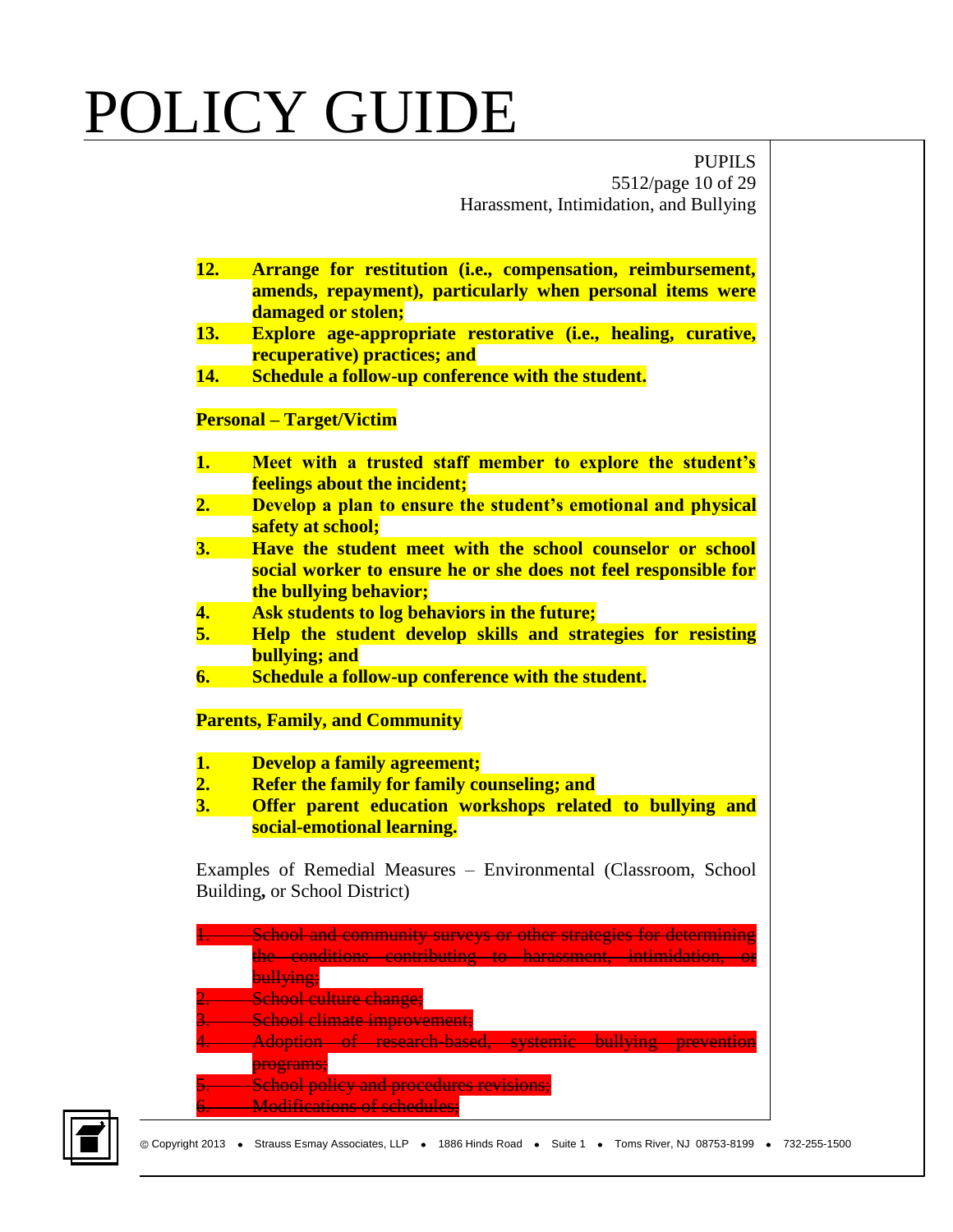### PUPILS 5512/page 11 of 29 Harassment, Intimidation, and Bullying

|                           | Adjustments in hallway traffic;                                                                |
|---------------------------|------------------------------------------------------------------------------------------------|
|                           | Modifications in pupil routes or patterns traveling to and from                                |
|                           | sehool;                                                                                        |
|                           | Supervision of pupil before and after school, including school                                 |
|                           | transportation;                                                                                |
| 10.                       | Targeted use of monitors (e.g., hallway, cafeteria, locker room,                               |
|                           | playground, school perimeter, bus);                                                            |
|                           | Teacher aides:                                                                                 |
|                           | 12. Small or large group presentations for fully addressing the                                |
|                           | behaviors and the responses to the behaviors;                                                  |
|                           | General professional development programs for certificated and                                 |
|                           | non-certificated staff;                                                                        |
|                           | Professional development plans for involved staff;                                             |
|                           | 15. Disciplinary action for school staff who contributed to the                                |
|                           | problem;                                                                                       |
| 16.                       | Supportive institutional interventions, including participation of                             |
|                           | the Intervention and Referral Services Team, pursuant to N.J.A.C.                              |
|                           | 6A:168:                                                                                        |
|                           | 17. Parent conferences:                                                                        |
| 18.                       | <del>Family counseling;</del>                                                                  |
| 19.                       | Involvement of parent-teacher organizations;                                                   |
|                           | 20. Involvement of community based organizations;                                              |
|                           | 21. Development of a general bullying response plan;                                           |
|                           | 22. Recommendations of a pupil behavior or ethics council;                                     |
|                           | 23. Peer support groups;<br>24. Alternative placements (e.g., alternative education programs); |
|                           | 25. School transfers; and                                                                      |
|                           | 26. Law enforcement (e.g., safe schools resource officer,<br><b>iuvenile</b>                   |
|                           | officer) involvement or other legal action.                                                    |
|                           |                                                                                                |
| 1.                        | of existing data to identify bullying issues<br><b>Analysis</b><br><b>and</b>                  |
|                           | concerns;                                                                                      |
| $\overline{\mathbf{2}}$ . | Use of findings from school surveys (e.g., school climate                                      |
|                           | surveys);                                                                                      |
| 3.                        | <b>Focus groups;</b>                                                                           |
| 4.                        | <b>Mailings – postal and email;</b>                                                            |
| 5.                        | <b>Cable access television;</b>                                                                |
| 6.                        | <b>School culture change;</b>                                                                  |
| 7.                        | <b>School climate improvement;</b>                                                             |
|                           |                                                                                                |

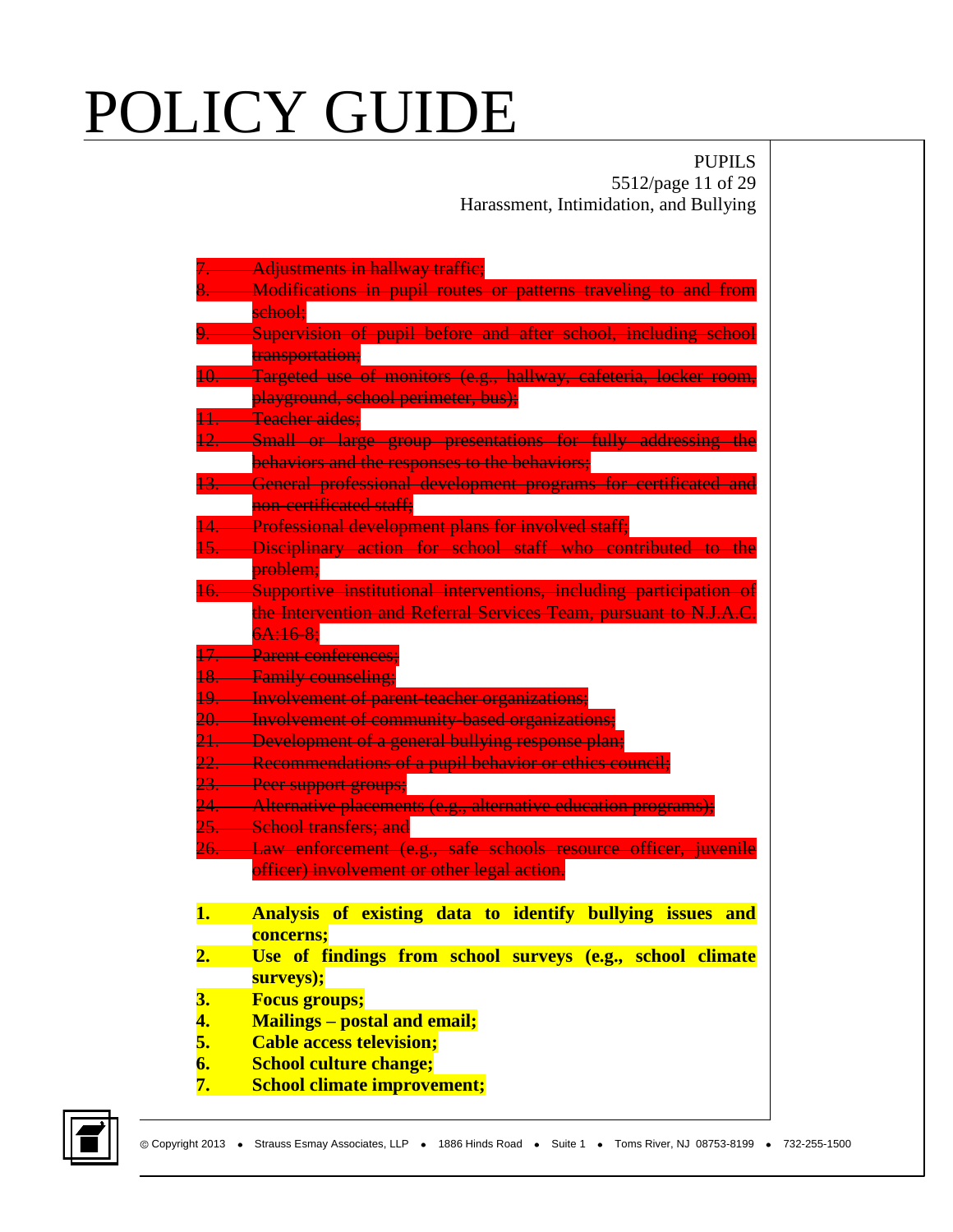PUPILS 5512/page 12 of 29 Harassment, Intimidation, and Bullying

| 8.         | Increased supervision in "hot spots" (e.g. locker rooms,              |
|------------|-----------------------------------------------------------------------|
|            | hallways, playgrounds, cafeterias, school perimeters, buses);         |
| 9.         | Adoption of evidence-based systemic bullying prevention               |
|            | practices and programs;                                               |
| <b>10.</b> | Training for all certificated and non-certificated staff to teach     |
|            | effective prevention and intervention skills and strategies;          |
| 11.        | <b>Professional development plans for involved staff;</b>             |
| 12.        | Participation of parents and other community members and              |
|            | organizations (e.g., Parent Teacher Associations, Parent              |
|            | Teacher Organizations) in the educational program and in              |
|            | problem-solving bullying issues;                                      |
| 13.        | <b>Formation of professional learning communities to address</b>      |
|            | <b>bullying problems;</b>                                             |
| 14.        | Small or large group presentations for fully addressing the           |
|            | actions and the school's response to the actions, in the context      |
|            | of the acceptable student and staff member behavior and the           |
|            | consequences of such actions;                                         |
| 15.        | <b>School policy and procedure revisions;</b>                         |
| 16.        | <b>Modifications of schedules;</b>                                    |
| 17.        | <b>Adjustments in hallway traffic;</b>                                |
| <b>18.</b> | <b>Examination and adoption of educational practices for actively</b> |
|            | engaging students in the learning process and in bonding              |
|            | students to pro-social institutions and people;                       |
| 19.        | Modifications in student routes or patterns traveling to and          |
|            | from school;                                                          |
| <b>20.</b> | Supervision of student victims before and after school,               |
|            | including school transportation;                                      |
| 21.        | Targeted use of monitors (e.g., hallway, cafeteria, locker room,      |
|            | playground, school perimeter, bus);                                   |
| 22.        | <b>Targeted use of teacher aides;</b>                                 |
| 23.        | Disciplinary action, including dismissal, for school staff who        |
|            | contributed to the problem;                                           |
| 24.        | Supportive institutional interventions, including participation       |
|            | in the Intervention and Referral Services Team, pursuant to           |
|            | N.J.A.C. 6A:16-8;                                                     |
| 25.        | <b>Parent conferences;</b>                                            |
| 26.        | <b>Family counseling;</b>                                             |
| 27.        | Development of a general harassment, intimidation, and                |
|            | <b>bullying response plan;</b>                                        |

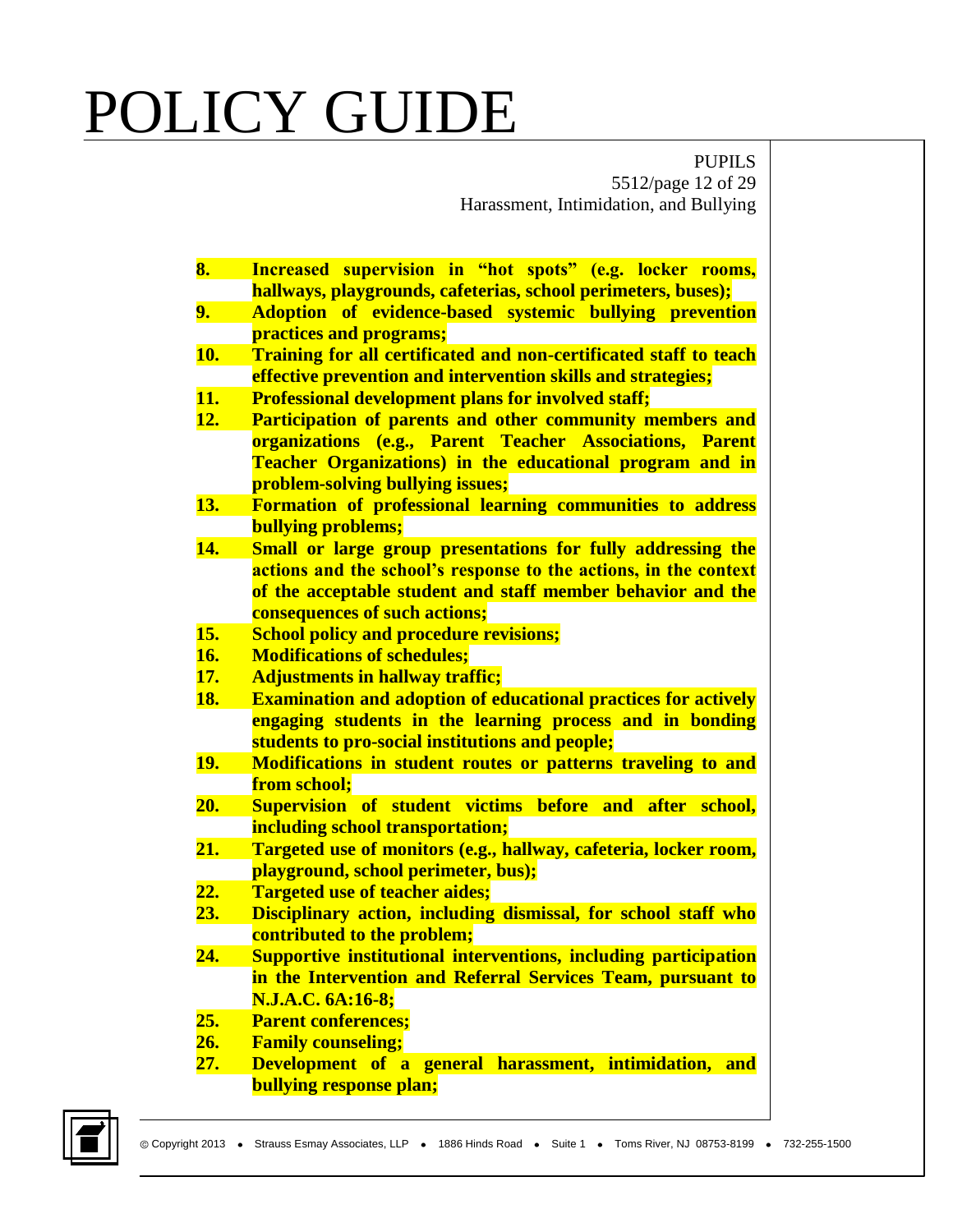PUPILS 5512/page 13 of 29 Harassment, Intimidation, and Bullying

- **28. Behavioral expectations communicated to students and parents;**
- **29. Participation of the entire student body in problem-solving harassment, intimidation, and bullying issues;**
- **30. Recommendations of a student behavior or ethics council;**
- **31. Participation in peer support groups;**
- **32. School transfers; and**
- **33. Involvement of law enforcement officers, including school resource officers and juvenile officers or other appropriate legal action.**

#### **Consequences and Appropriate Remedial Actions** – **Adults**

The district will also impose appropriate consequences and remedial actions to a**n adult** person who commits an act of harassment, intimidation, or bullying of a **student pupil**. The consequences may include, but not be limited to: verbal or written reprimand, increment withholding, legal action, disciplinary action, termination, and/or bans from providing services, participating in school district-sponsored programs, or being in school buildings or on school grounds. Remedial measures may include, but not be limited to: in or out-of-school counseling, professional development programs, and work environment modifications.

#### **Target/Victim Support**

**Districts should identify a range of strategies and resources that will be available to individual victims of harassment, intimidation, and bullying, and respond in a manner that provides relief to victims and does not stigmatize victims or further their sense of persecution. The type, diversity, location, and degree of support are directly related to the student's perception of safety.**

**Sufficient safety measures should be undertaken to ensure the victims' physical and social-emotional well-being and their ability to learn in a safe, supportive, and civil educational environment.**

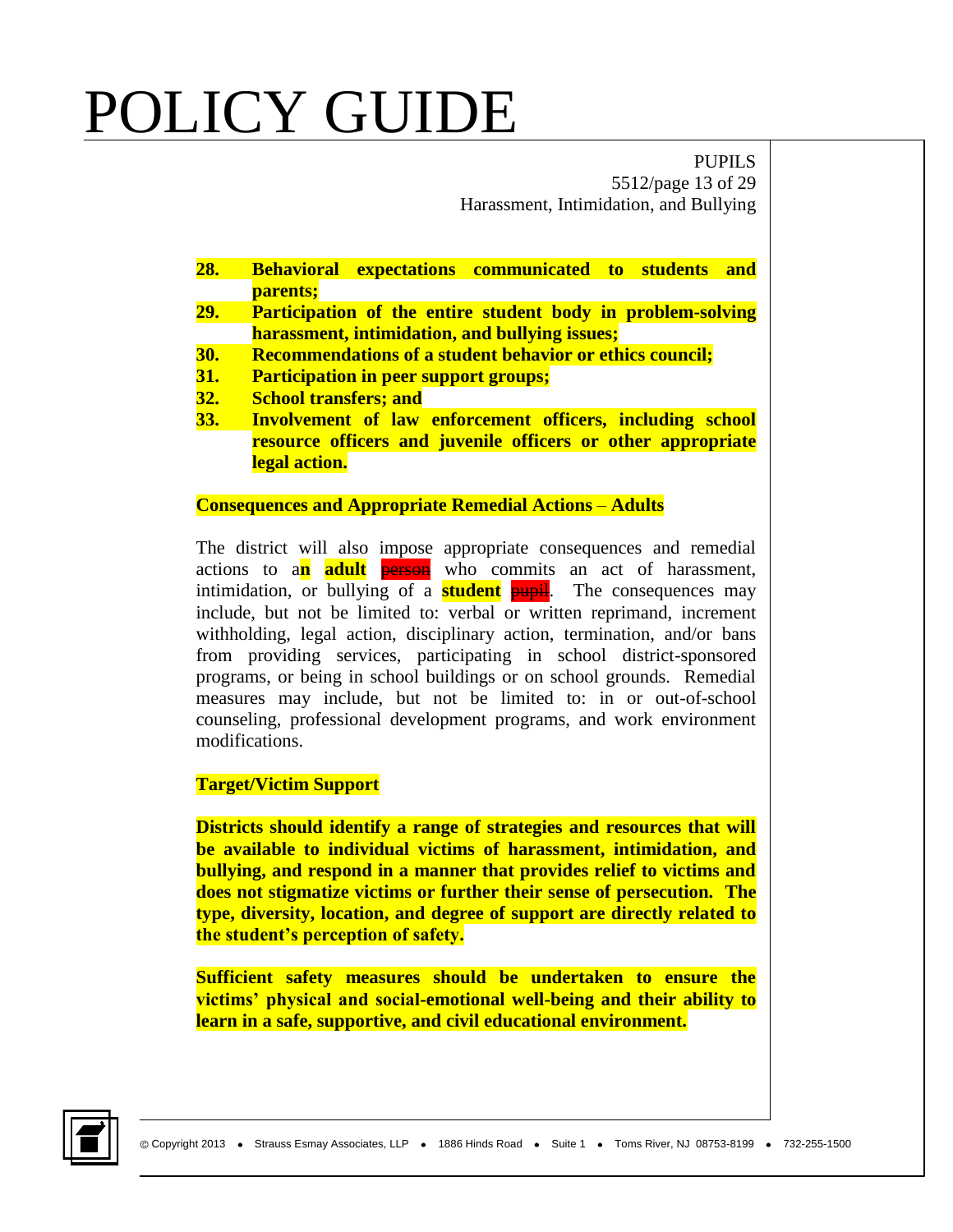PUPILS 5512/page 14 of 29 Harassment, Intimidation, and Bullying

**Examples of support for student victims of harassment, intimidation, and bullying include:** 

- **1. Teacher aides;**
- **2. Hallway and playground monitors;**
- **3. Partnering with a school leader;**
- **4. Provision of an adult mentor;**
- **5. Assignment of an adult "shadow" to help protect the student;**
- **6. Seating changes;**
- **7. Schedule changes;**
- **8. School transfers;**
- **9. Before- and after-school supervision;**
- **10. School transportation supervision;**
- **11. Counseling; and**
- **12. Treatment or therapy.**

#### **E. Harassment, Intimidation, and Bullying Off School Grounds**

This Policy and the Code of Pupil Conduct shall apply to instances when a school employee is made aware of alleged harassment, intimidation, or bullying occurring off school grounds when:

The alleged harassment, intimidation, or bullying has substantially disrupted or interfered with the orderly operation of the school or the rights of other pupils; and either

**2. A reasonable person should know, under the circumstances, that** the alleged behavior will have the effect of physically or emotionally harming a pupil or damaging the pupil's property, or placing a pupil in reasonable fear of physical or emotional harm to his/her person or damage to his/her property; or

**3. The alleged behavior has the effect of insulting or demeaning any** pupil or group of pupils; or

The alleged behavior creates a hostile educational environment for the pupil by interfering with a pupil's education or by severely or pervasively causing physical or emotional harm to the pupil.

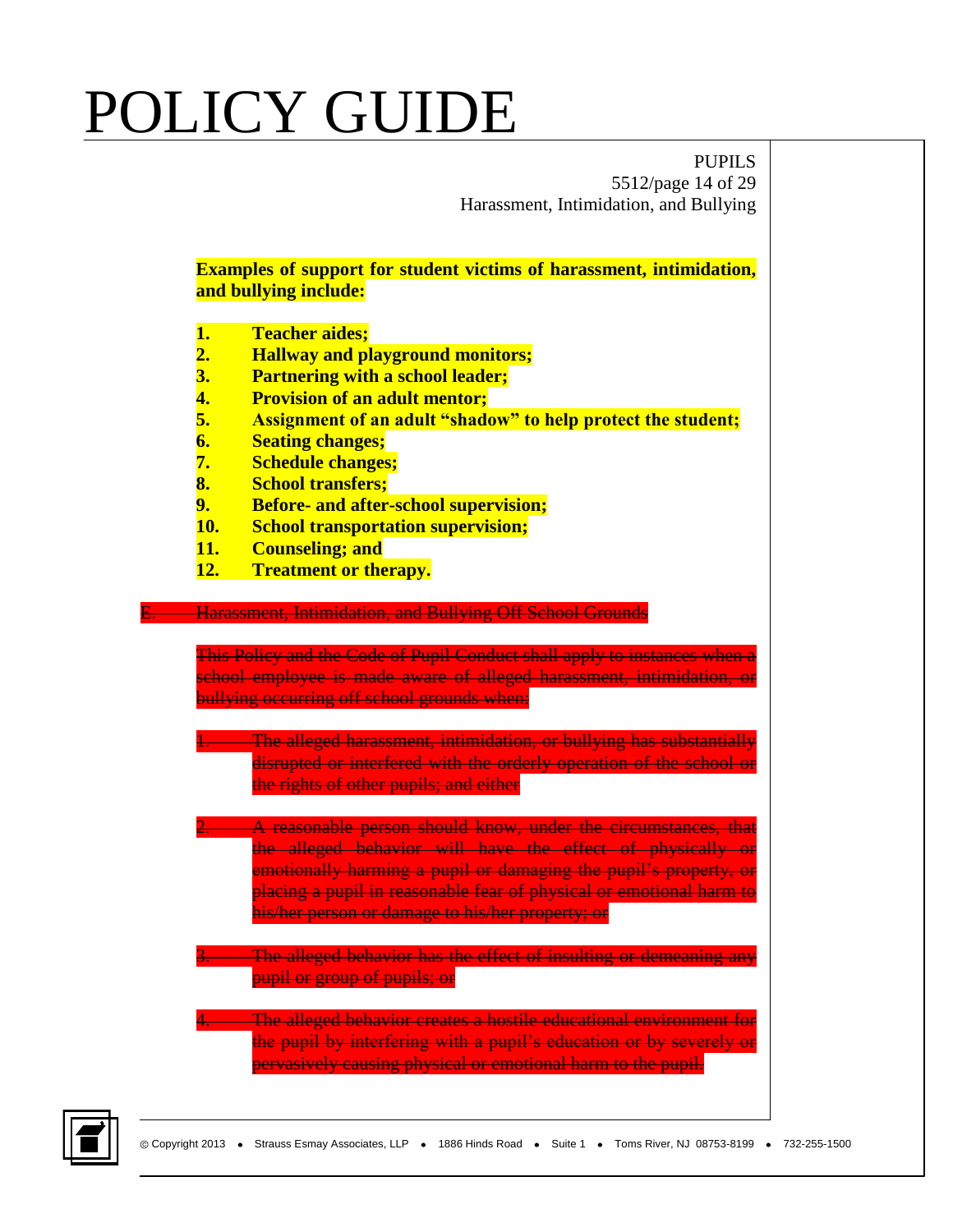PUPILS 5512/page 15 of 29 Harassment, Intimidation, and Bullying

#### **E**F. Harassment, Intimidation, and Bullying Reporting Procedure

The Board of Education requires the Principal at each school to be responsible for receiving complaints alleging violations of this Policy. All Board members, school employees, and volunteers and contracted service providers who have contact with **students** pupils are required to verbally report alleged violations of this Policy to the Principal or the Principal's designee on the same day when the individual witnessed or received reliable information regarding any such incident. All Board members, school employees, and volunteers and contracted service providers who have contact with **students** pupils, also shall submit a report in writing to the Principal within two school days of the verbal report. The Principal will inform the parents of all **students pupils** involved in alleged incidents, and, as appropriate, may discuss the availability of counseling and other intervention services. The Principal, upon receiving a verbal or written report, may take interim measures to ensure the safety, health, and welfare of all parties pending the findings of the investigation.

**Students** Pupils, parents, and visitors are encouraged to report alleged violations of this Policy to the Principal on the same day when the individual witnessed or received reliable information regarding any such incident. **Students** Pupils, parents, and visitors may report an act of harassment, intimidation, or bullying anonymously. Formal action for violations of the Code of **Student** Pupil Conduct may not be taken solely on the basis of an anonymous report.

A Board member or school employee who promptly reports an incident of harassment, intimidation, or bullying and who makes this report in compliance with the procedures set forth in this Policy, is immune from a cause of action for damages arising from any failure to remedy the reported incident.

In accordance with the provisions of N.J.S.A. 18A:37-18, the harassment, intimidation, and bullying law does not prevent a victim from seeking redress under any other available law, either civil or criminal, nor does it create or alter any tort liability.

The district may consider every mechanism available to simplify reporting, including standard reporting forms and/or web-based reporting mechanisms. For anonymous reporting, the district may consider locked boxes located in areas of a school where reports can be submitted without fear of being observed.

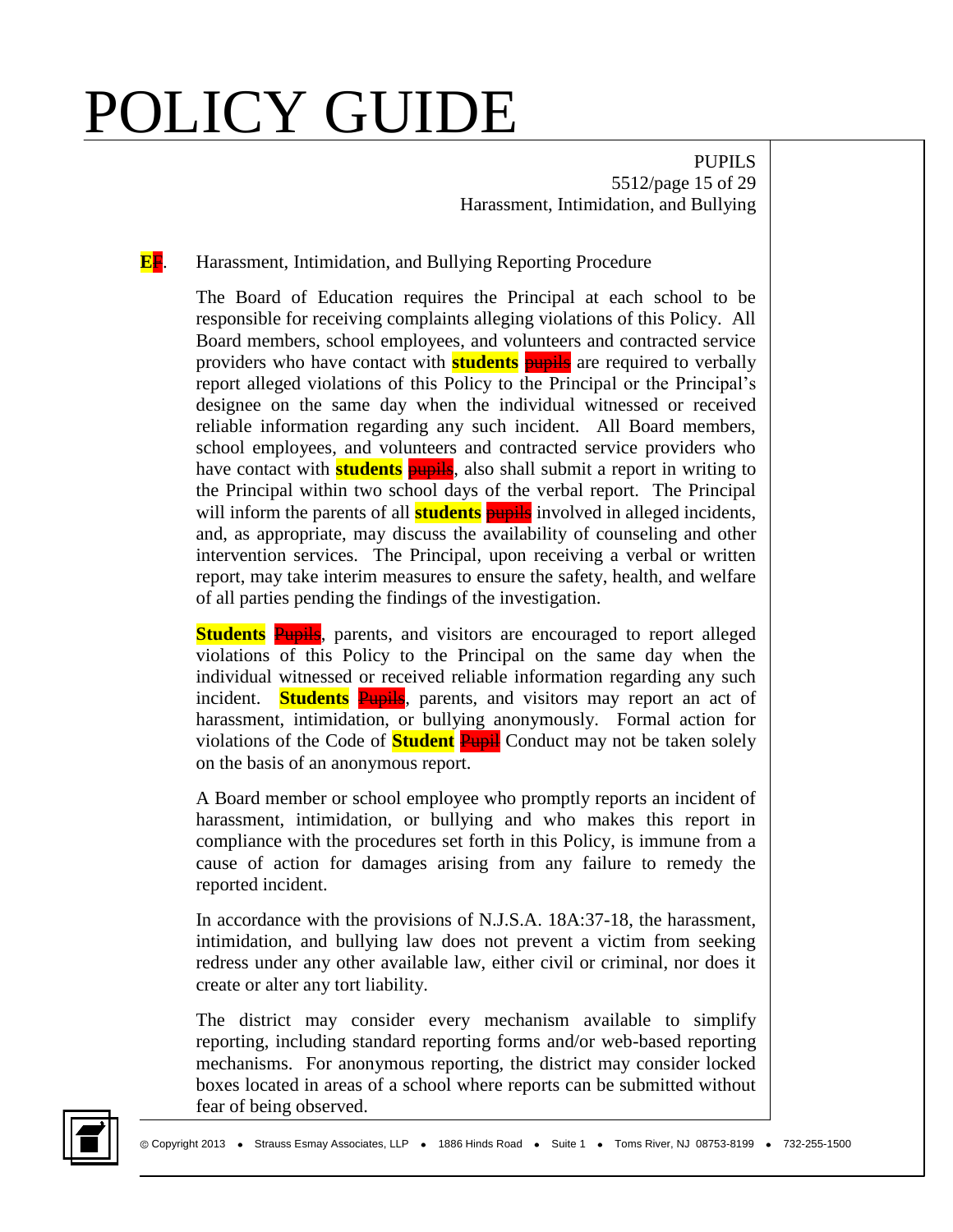PUPILS 5512/page 16 of 29 Harassment, Intimidation, and Bullying

A school administrator who receives a report of harassment, intimidation, and bullying from a district employee, and fails to initiate or conduct an investigation, or who should have known of an incident of harassment, intimidation, or bullying and fails to take sufficient action to minimize or eliminate the harassment, intimidation, or bullying, may be subject to disciplinary action.

- **F**G. Anti-Bullying Coordinator, Anti-Bullying Specialist**,** and School Safety Team(s)
	- 1. The Superintendent shall appoint a district Anti-Bullying Coordinator. The Superintendent shall make every effort to appoint an employee of the school district to this position.

The district Anti-Bullying Coordinator shall:

- a. Be responsible for coordinating and strengthening the school district's policies to prevent, identify, and address harassment, intimidation, or bullying of **students** pupils;
- b. Collaborate with school Anti-Bullying Specialists in the district, the Board of Education, and the Superintendent to prevent, identify, and respond to harassment, intimidation, or bullying of **students** pupils in the district;
- c. Provide data, in collaboration with the Superintendent, to the Department of Education regarding harassment, intimidation, or bullying of **students pupils**;
- d. Execute such other duties related to school harassment, intimidation, or bullying as requested by the Superintendent; and
- e. Meet at least twice a school year with the school Anti-Bullying Specialist(s) to discuss and strengthen procedures and policies to prevent, identify, and address harassment, intimidation, and bullying in the district.

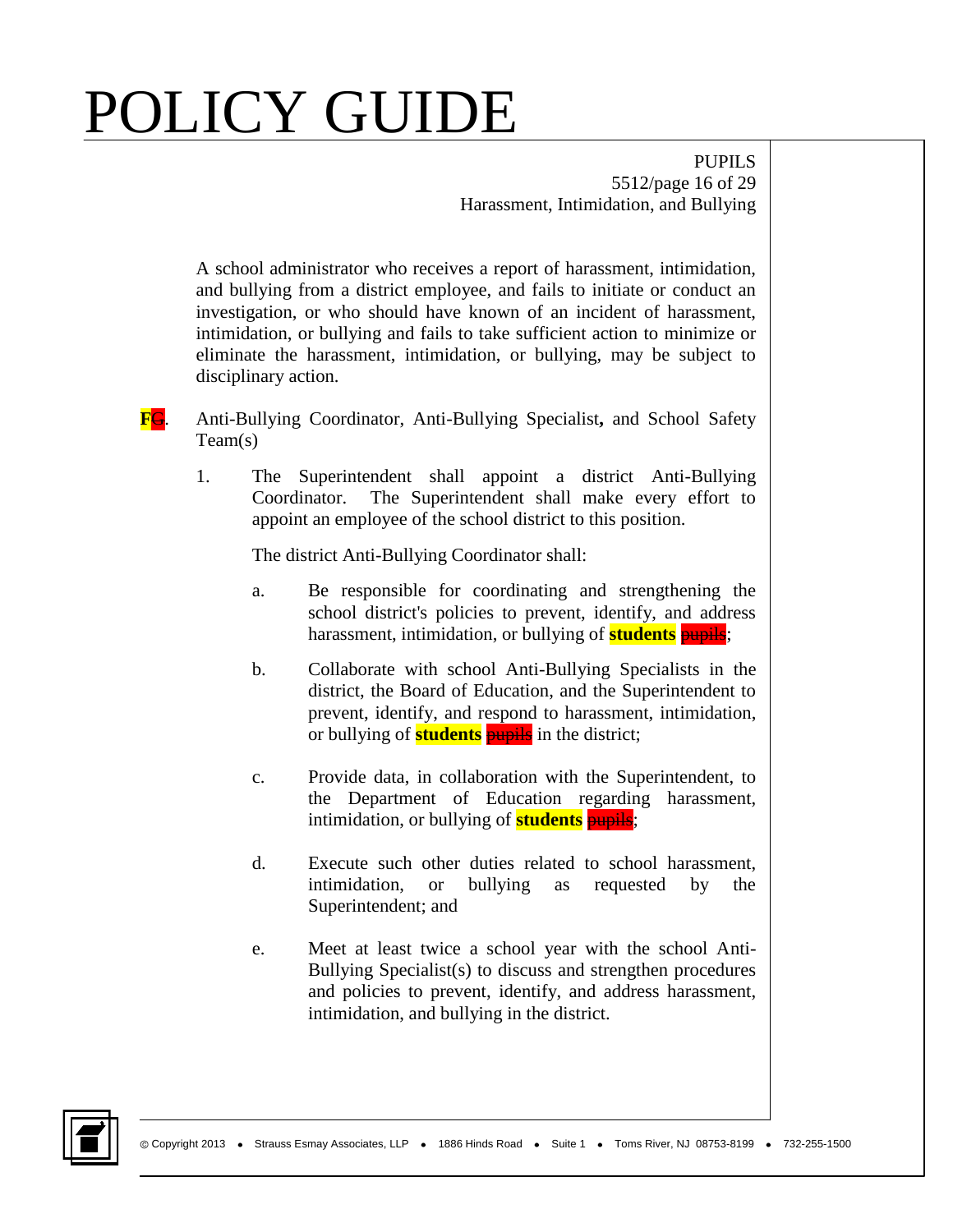PUPILS 5512/page 17 of 29 Harassment, Intimidation, and Bullying

2. The Principal in each school shall appoint a school Anti-Bullying Specialist. When a school guidance counselor, school psychologist, or another individual similarly trained is currently employed in the school, the Principal shall appoint that individual to be the school Anti-Bullying Specialist. If no individual meeting this criteria is currently employed in the school, the Principal shall appoint a school Anti-Bullying Specialist from currently employed school personnel. **The Anti-Bullying Specialist shall be a guidance counselor, school psychologist, or other certified staff member trained to be the Anti-Bullying Specialist from among the currently employed staff in the school.**

The school Anti-Bullying Specialist shall:

- a. Chair the School Safety Team as provided in N.J.S.A. 18A:37-21;
- b. Lead the investigation of incidents of harassment, intimidation, or bullying in the school; and
- c. Act as the primary school official responsible for preventing, identifying, and addressing incidents of harassment, intimidation, or bullying in the school.
- 3. A School Safety Team shall be formed in each school in the district to develop, foster, and maintain a positive school climate by focusing on the on-going, systemic **operational procedures process** and **educational** practices in the school, and to address school climate issues such as harassment, intimidation, or bullying **that affect school climate and culture**. Each School Safety Team shall meet**, at a minimum,** at least two times per school year. The School Safety Team shall consist of the Principal or the Principal's designee who, if possible, shall be a senior administrator in the school and the following appointees of the Principal: a teacher in the school; a school Anti-Bullying Specialist; a parent of a **student pupil** in the school; and other members to be determined by the Principal. The school Anti-Bullying Specialist shall serve as the chair of the School Safety Team.

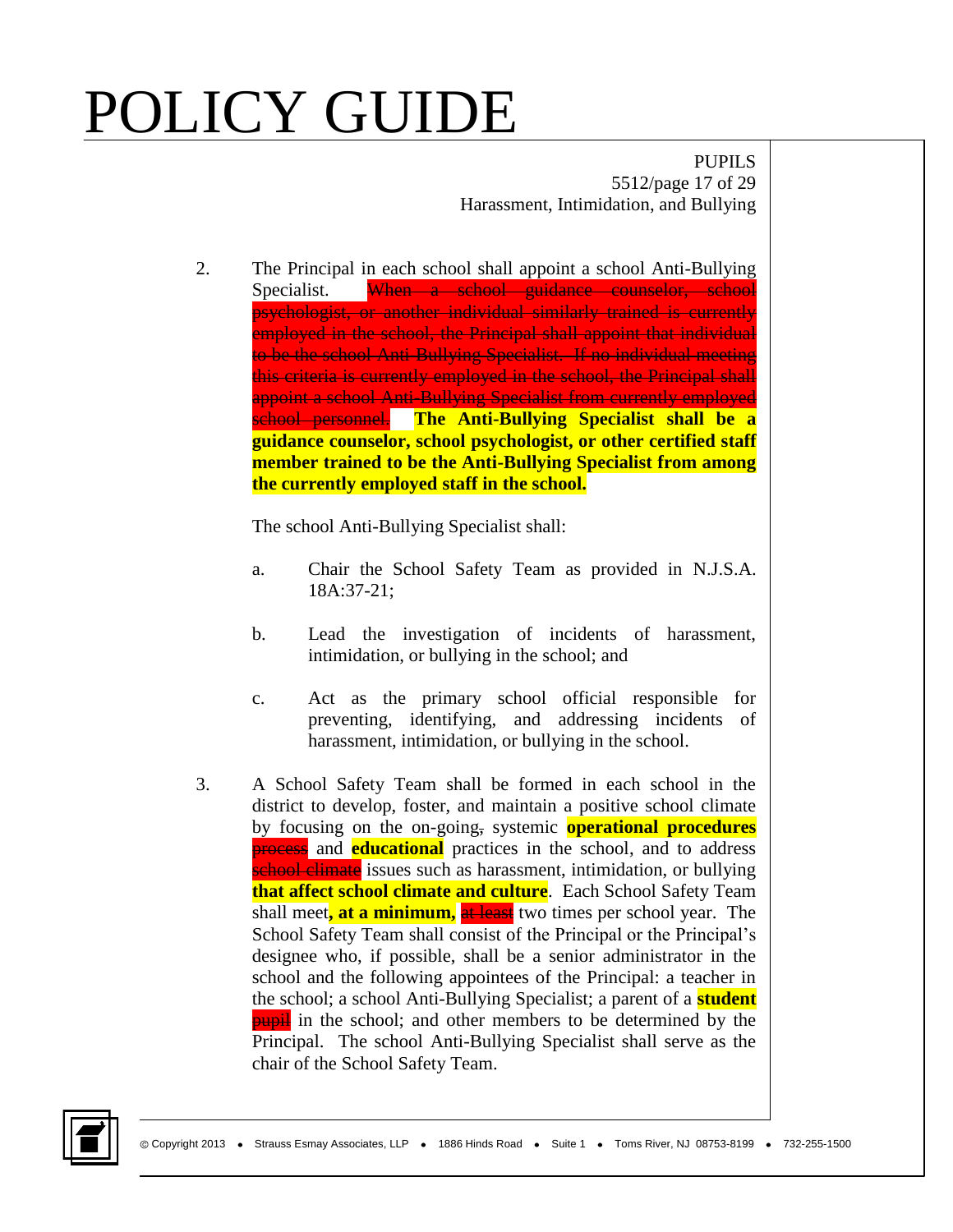PUPILS 5512/page 18 of 29 Harassment, Intimidation, and Bullying

The School Safety Team shall:

- a. Receive **records** any of all complaints of harassment, intimidation, or bullying of **students pupils** that have been reported to the Principal;
- b. Receive copies of any **all** report**s** prepared after an investigation of an incident of harassment, intimidation, or bullying;
- c. Identify and address patterns of harassment, intimidation, or bullying of **students** pupils in the school;
- d. Review and strengthen school climate and the policies of the school in order to prevent and address harassment, intimidation, or bullying of **students pupils**;
- e. Educate the community, including **students** teachers, administrative staff, and parents, to prevent and address harassment, intimidation, or bullying of **students** pupils;
- f. Participate in the training required pursuant to the provisions of N.J.S.A. 18A:37-13 et seq. and other training which the Principal or the district Anti-Bullying Coordinator may request. **The School Safety Team shall be provided professional development opportunities that may address effective practices of successful school climate programs or approaches**; **and**
	- g. Collaborate with the district Anti-Bullying Coordinator in the collection of district-wide data and in the development of district policies to prevent and address harassment, intimidation, or bullying of pupils; and
- **g**h. Execute such other duties related to harassment, intimidation, or bullying as requested by the Principal or district Anti-Bullying Coordinator.

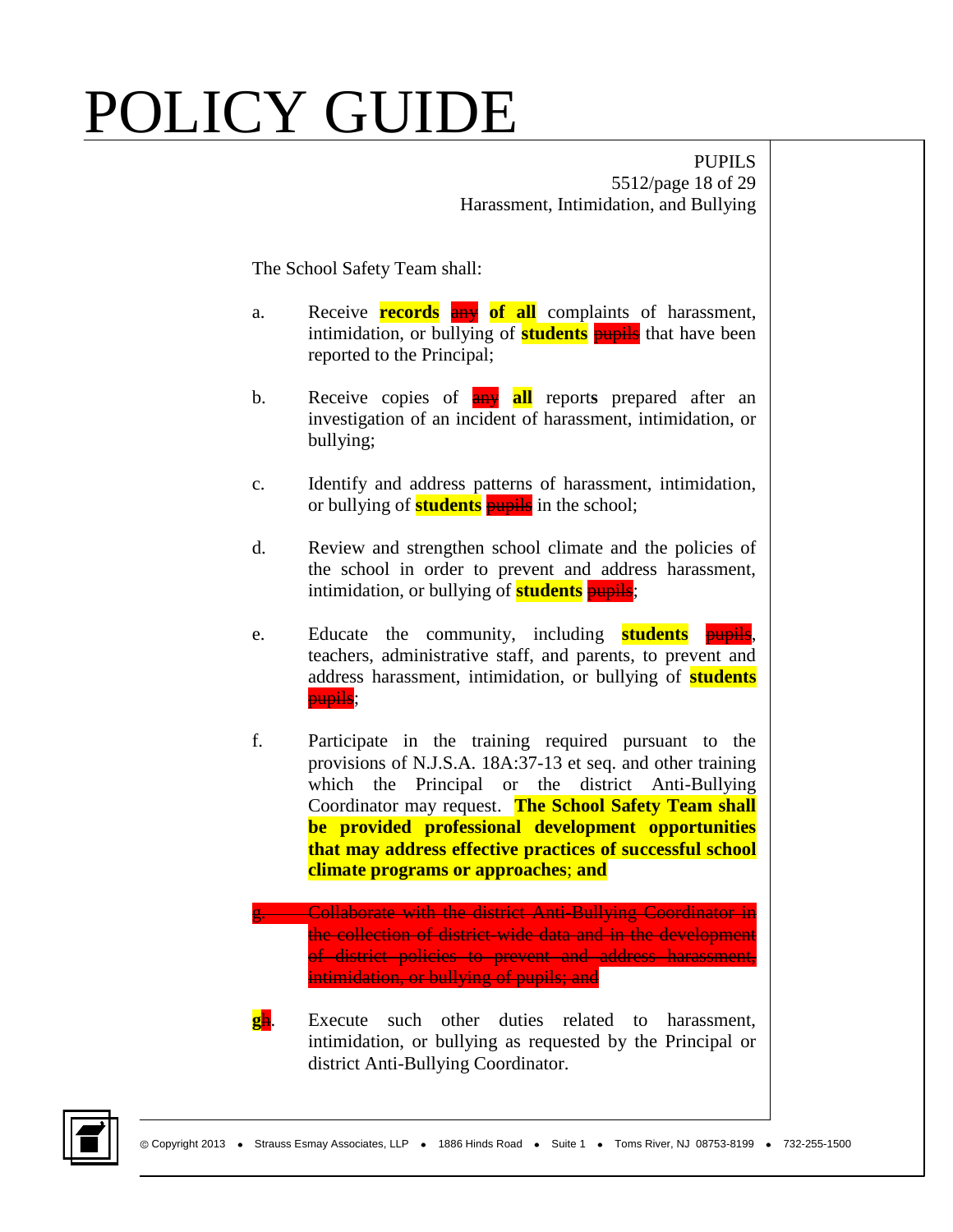PUPILS 5512/page 19 of 29 Harassment, Intimidation, and Bullying

The members of a School Safety Team shall be provided professional development opportunities that address effective practices of successful school climate programs or approaches. Notwithstanding any provision of N.J.S.A. 18A:37-21 to the contrary, a parent who is a member of the School Safety Team shall not participate in the activities of the team set forth in 3. a., b., or c. above or any other activities of the team which may compromise the confidentiality of a **student** pupil**, consistent with, at a minimum, the requirements of the Family Educational Rights and Privacy Act (20 U.S.C. Section 1232 and 34 CFR Part 99), N.J.A.C. 6A:32-7, Student Records and N.J.A.C. 6A:14-2.9, Student Records**.

**G**H. Harassment, Intimidation, and Bullying Investigation

The Board requires a thorough and complete investigation to be conducted for each report of **violations and complaints which either identify harassment, intimidation, or bullying or describe behaviors that indicate** an alleged incident of harassment, intimidation, or bullying. The investigation shall be initiated by the Principal or the Principal's designee within one school day of the verbal report of the incident. The investigation shall be conducted by the school Anti-Bullying Specialist **in coordination with the Principal**. The Principal may appoint additional personnel who are not school Anti-Bullying Specialists to assist the school Anti-Bullying Specialist in **with** the investigation.

The investigation shall be completed and the written findings submitted to the Principal as soon as possible, but not later than ten school days from the date of the written report of the **alleged** incident of harassment, **intimidation, or bullying**. Should information regarding the reported incident and the investigation be received after the end of the ten-day period, the school Anti-Bullying Specialist or the Principal shall amend the original report of the results of the investigation to ensure there is an accurate and current record of the facts and activities concerning the reported incident.

The Principal shall proceed in accordance with the Code of **Student** Pupil Conduct, as appropriate, based on the investigation findings. The Principal shall submit the report to the Superintendent within two school days of the completion of the investigation and in accordance with the Administrative Procedures Act (N.J.S.A. 52:14B-1 et seq.). As appropriate to the findings from the investigation, the Superintendent shall

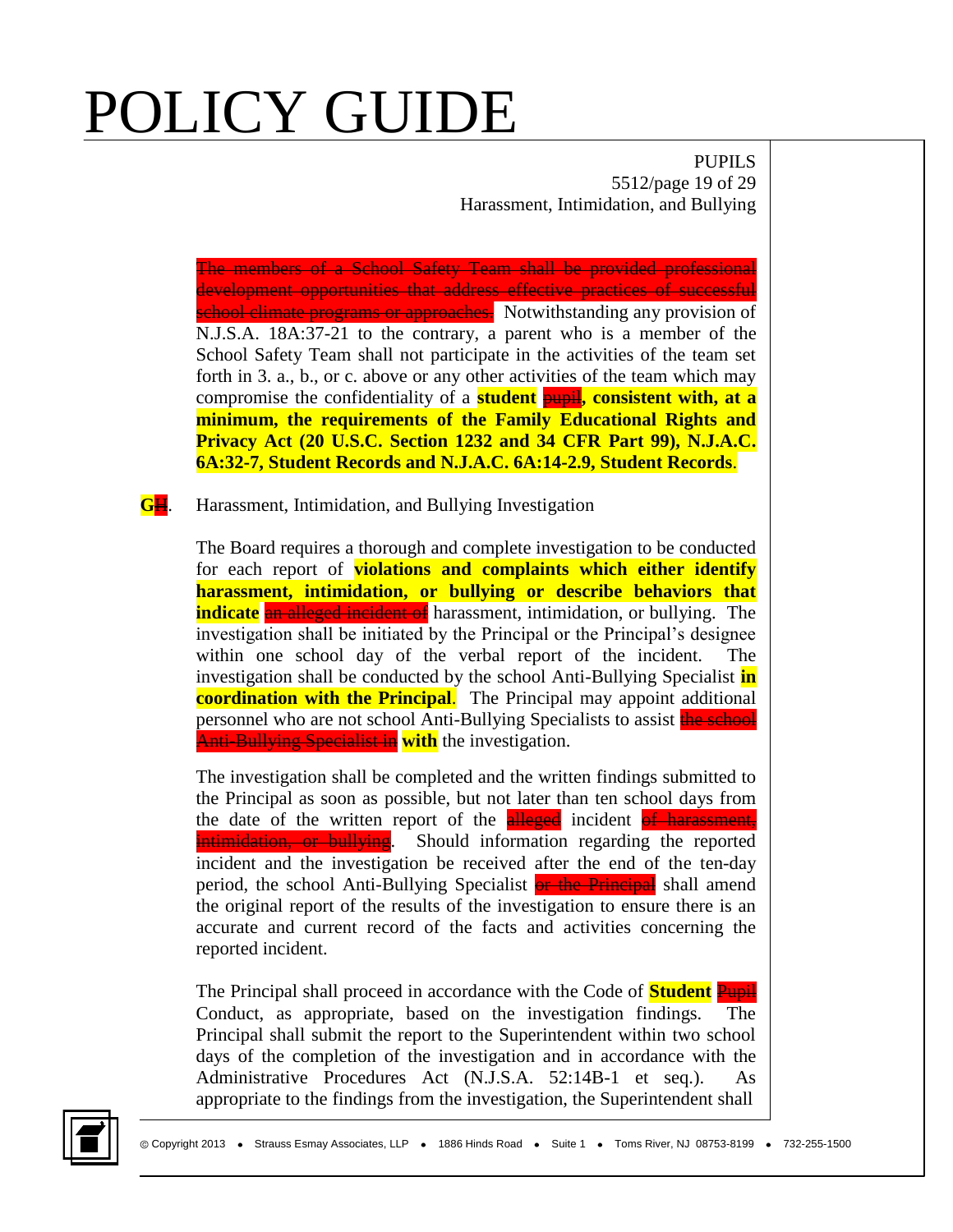PUPILS 5512/page 20 of 29 Harassment, Intimidation, and Bullying

ensure the Code of **Student** Pupil Conduct has been implemented and **may decide to** provide intervention services, order counseling, establish training programs to reduce harassment, intimidation, or bullying and enhance school climate, **impose discipline,** or take or recommend other appropriate action, as necessary.

The Superintendent shall report the results of each investigation to the Board of Education no later than the date of the regularly scheduled Board of Education meeting following the completion of the investigation. The Superintendent's report also shall include information on any consequences imposed under the Code of **Student** Pupil Conduct, **any intervention** services provided, **counseling ordered**, training established, or other action taken or recommended by the Superintendent.

Parents of **involved student offenders and targets/victims** the pupils who are parties to the investigation shall be provided with information about the investigation, in accordance with Federal and State law and regulation. The information to be provided to parents or guardians shall include the nature of the investigation, whether the district found evidence of harassment, intimidation, or bullying, **and** or whether consequences were imposed or services provided to address the incident of harassment, intimidation, or bullying. This information shall be provided in writing within five school days after the results of the investigation are reported to the Board of Education.

A parent or guardian may request a hearing before the Board of Education after receiving the information **about the investigation**. When a request for a hearing is granted, **T**the hearing shall be held within ten school days of the request. The Board of Education shall conduct the hearing in executive session, pursuant to the Open Public Meetings Act (N.J.S.A. 10:4-1 et seq.), to protect the confidentiality of the **students** pupils. At the hearing, the Board may hear testimony from and consider information provided by the school Anti-Bullying Specialist and others, as appropriate, regarding the **alleged** incident, the findings from the investigation of the alleged incident, recommendations for consequences or services, and any programs instituted to reduce such incidents, prior to rendering a determination.

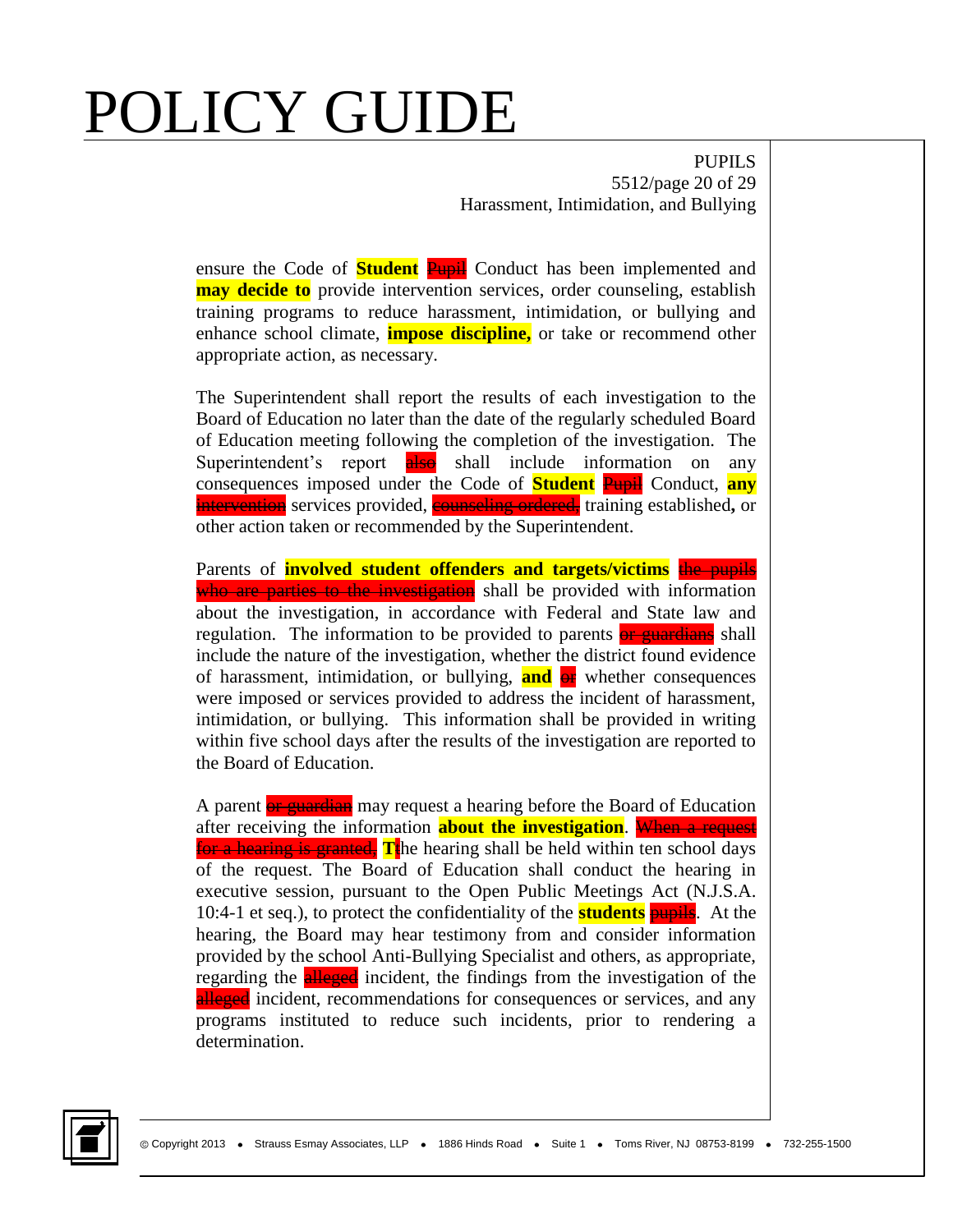PUPILS 5512/page 21 of 29 Harassment, Intimidation, and Bullying

At the regularly scheduled Board of Education meeting following its receipt of the **Superintendent's** report **on the results of the investigations to the Board** or following a hearing in executive session, the Board shall issue a decision, in writing, to affirm, reject, or modify the Superintendent's decision. The Board's decision may be appealed to the Commissioner of Education, in accordance with N.J.A.C. 6A:3, Controversies and Disputes, no later than ninety days after issuance of the Board of Education's decision.

A parent, **student** pupil, legal guardian, or organization may file a complaint with the Division on Civil Rights within one hundred eighty days of the occurrence of any incident of harassment, intimidation, or bullying based on membership in a protected group as enumerated in the "Law Against Discrimination," P.L.1945, c.169 (C.10:5-1 et seq.).

**H**I. Range of Responses to an Incident of Harassment, Intimidation, or Bullying

The Board **shall establish a range of responses to harassment, intimidation, and bullying incidents and authorizes** the Principal of each school, in conjunction with **and** the Anti-Bullying Specialist **shall appropriately apply these responses**, to define the range of ways in which school staff will respond once an incident of harassment, intimidation, or bullying is confirmed<sub>r</sub>. and the **The** Superintendent shall respond to confirmed harassment, intimidation, and bullying, according to the parameters described in this Policy. The range of ways in which school staff will respond shall include an appropriate combination of counseling, support services, intervention services, and other programs. The Board recognizes that some acts of harassment, intimidation, or bullying may be isolated incidents requiring the school officials respond appropriately to the individual(s) committing the acts. Other acts may be so serious or parts of a larger pattern of harassment, intimidation, or bullying that they require a response either at the classroom, school building, or school district level or by law enforcement officials.

Consequences and appropriate remedial actions for a pupil who commits an act of harassment, intimidation, or bullying may range from positive behavioral interventions up to and including suspension or expulsion, as permitted under N.J.S.A. 18A:37-1, Discipline of Pupils and as set forth in N.J.A.C. 6A:16-7.2, Short-term Suspensions, N.J.A.C. 6A:16-7.3, Longterm Suspensions and N.J.A.C. 6A:16-7.5, Expulsions.

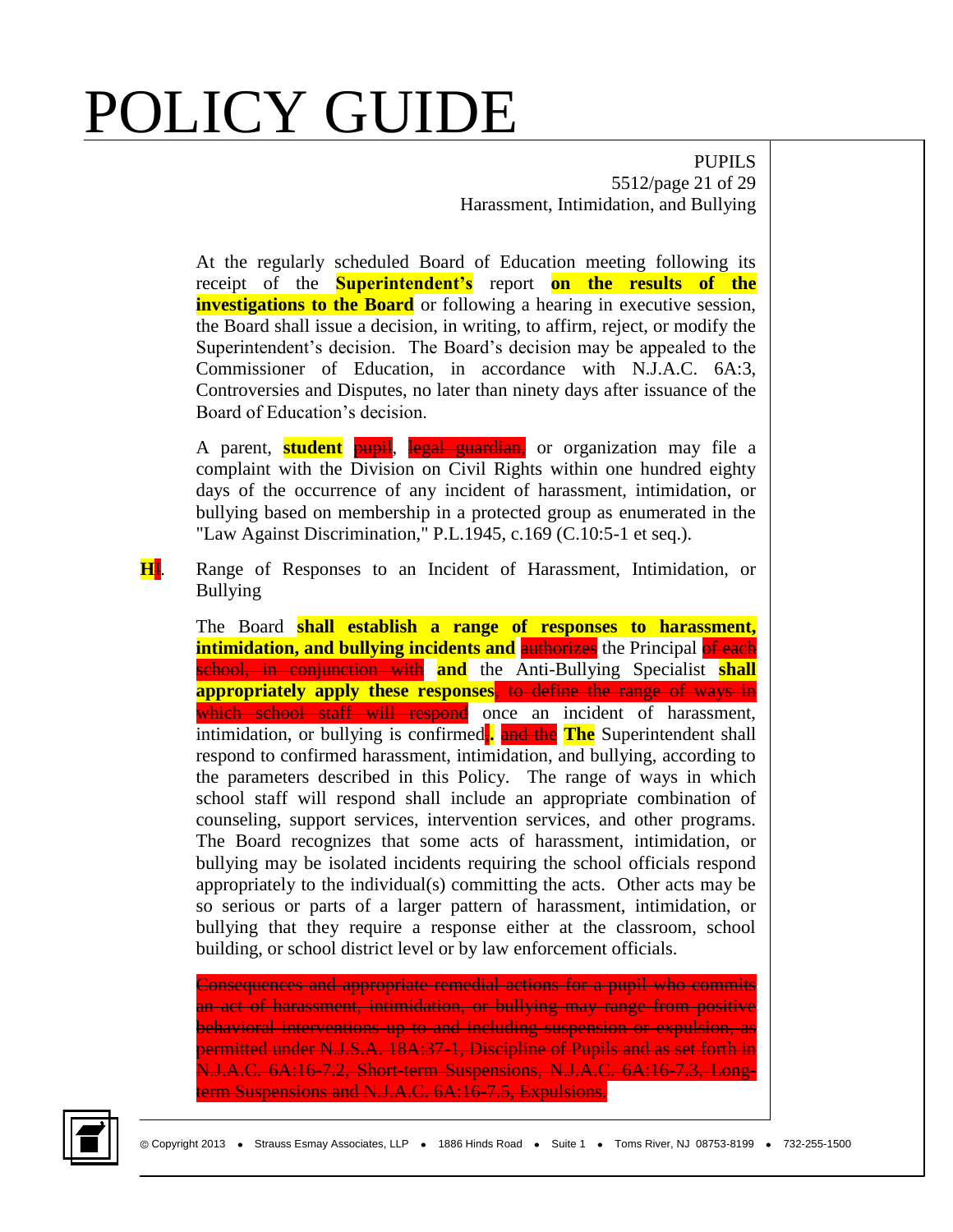PUPILS 5512/page 22 of 29 Harassment, Intimidation, and Bullying

In considering whether a response beyond the individual level is appropriate, school officials shall consider the nature and circumstances of the act, the degree of harm, the nature and severity of the behavior, past incidences or past or continuing patterns of behavior, and the context in which the alleged incident(s) occurred. Institutional (i.e., classroom, school building, school district) responses can range from school and community surveys, to mailings, to focus groups, to adoption of researchbased harassment, intimidation, or bullying prevention program models, to training for certificated and non-certificated staff, to participation of parents and other community members and organizations, to small or large group presentations for fully addressing the actions and the school's response to the actions, in the context of the acceptable pupil and staff member behavior and the consequences of such actions, and to the involvement of law enforcement officers, including safe schools resource officers.

For every incident of harassment, intimidation, or bullying, the school officials must respond appropriately to the individual who committed the act. The Board is encouraged to set the parameters for the range of responses to be established by the Principal, in conjunction with the Anti-**Bullying Specialist, and for the Superintendent to follow.** The range of responses to confirmed harassment, intimidation, or bullying acts should include individual, classroom, school, or district responses, as appropriate to the findings from each incident. Examples of responses that apply to each of these categories are provided below:

- 1. Individual responses can include **consistent and appropriate** positive behavioral interventions (e.g., peer mentoring, short-term counseling, life skills groups) and punitive actions (e.g., detention, in-school or out-of-school suspension, expulsion, law enforcement report, or other legal action) **intended to remediate the problem behaviors**.
- 2. Classroom responses can include class discussions about an incident of harassment, intimidation, or bullying, role plays **(when implemented with sensitivity to a student's situation or involvement with harassment, intimidation, and bullying)**, research projects, observing and discussing audio-visual materials on these subjects, and skill-building lessons in courtesy, tolerance, assertiveness, and conflict management.

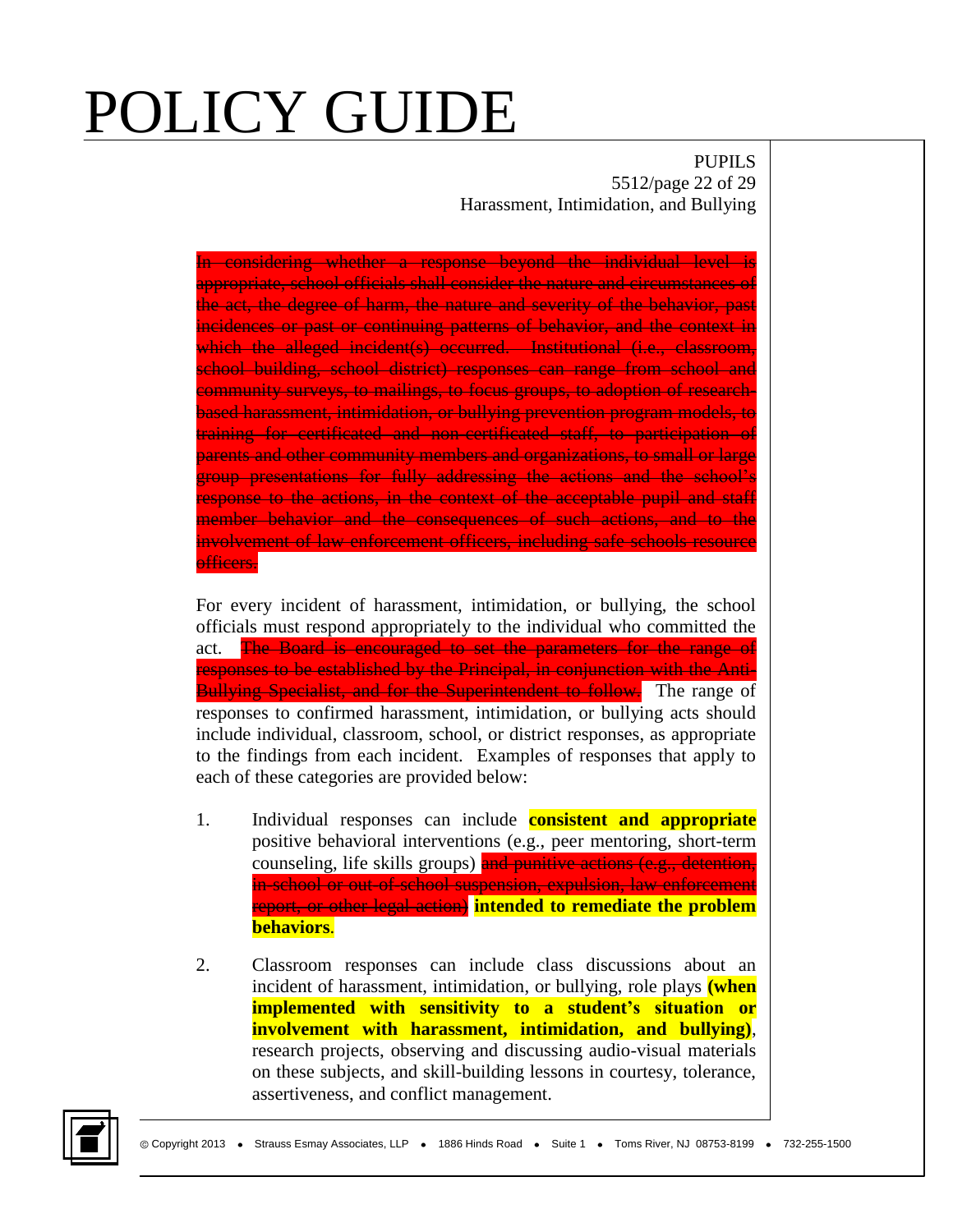PUPILS 5512/page 23 of 29 Harassment, Intimidation, and Bullying

- 3. School responses can include theme days, learning station programs, parent programs, and information disseminated to pupils and parents or guardians, such as fact sheets or newsletters explaining acceptable uses of electronic and wireless communication devices or strategies for fostering expected pupil **behavior** "acts of kindness" programs or awards, use of student **survey data to plan prevention and intervention programs and activities, social norms campaigns, posters, public service announcements, "natural helper" or peer leadership programs, "upstander" programs, parent programs, the dissemination of information to students and parents explaining acceptable uses of electronic and wireless communication devices, and harassment, intimidation, and bullying prevention curricula or campaigns**.
- 4. District-wide responses can **comprise of adoption of school-wide programs, including enhancing the school climate, involving the** include community involvement in policy review and development, **providing** professional development **programs**, adoption of curricula and school-wide programs, coordination **coordinating** with community-based organizations (e.g., mental health, health services, health facilities, law enforcement **officials**, faith-based organizations), and disseminating information on the core ethical values adopted by the district Board of Education's Code of Pupil Conduct, per N.J.A.C. 6A:16-7.1(a)2 **launching harassment, intimidation, and bullying prevention campaigns**.

The district will identify a range of strategies and resources, which could include, but not be limited to, the following actions for individual victims: counseling; teacher aides; hallway and playground monitors; schedule changes; before and after school supervision; school transportation supervision; school transfers; and therapy.

#### **I**J. Reprisal or Retaliation Prohibited

The Board prohibits a Board member, school employee, contracted service provider who has contact with **students** pupils, school volunteer, or **student pupil** from engaging in reprisal, retaliation, or false accusation against a victim, witness, **or** one with reliable information, or any other person who has reliable information about an act of harassment, intimidation, or bullying or who reports an act of harassment, intimidation, or bullying. The consequence and appropriate remedial action for a

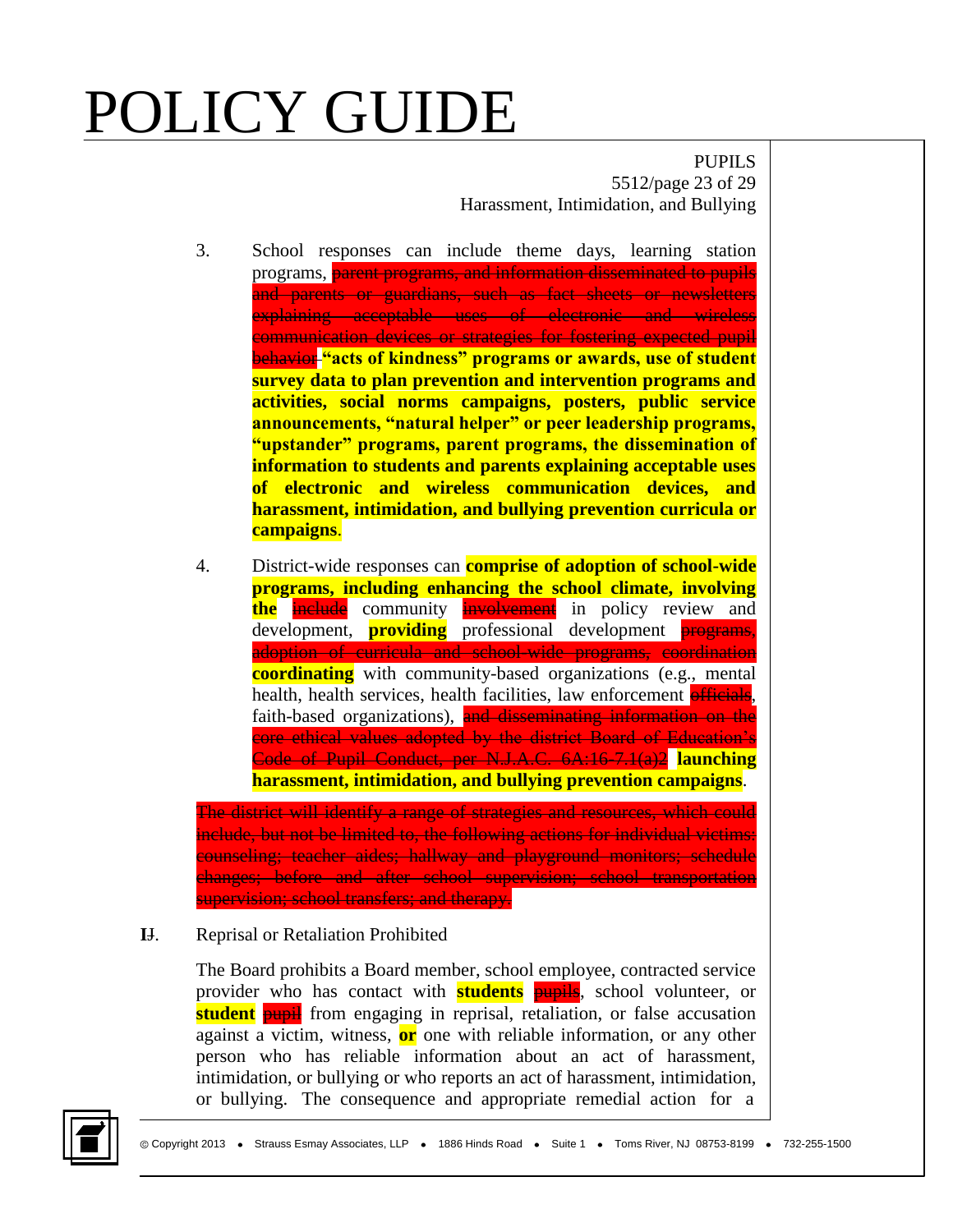PUPILS 5512/page 24 of 29 Harassment, Intimidation, and Bullying

person who engages in reprisal or retaliation shall be determined by the administrator after consideration of the nature, severity**,** and circumstances of the act, in accordance with case law, Federal and State statutes and regulations**,** and district policies and procedures. All suspected acts of reprisal or retaliation will be taken seriously and appropriate responses will be made in accordance with the totality of the circumstances.

Examples of consequences and remedial measures for **students** pupils who engage in reprisal or retaliation are listed and described in the Consequences and Appropriate Remedial Actions section of this Policy.

Examples of consequences for a school employee or a contracted service provider who has contact with **students** pupils **who** that engages in reprisal or retaliation may include, but not be limited to: verbal or written reprimand, increment withholding, legal action, disciplinary action, termination, and/or bans from providing services, participating in school district-sponsored programs, or being in school buildings or on school grounds. Remedial measures may include, but not be limited to: in or outof-school counseling, professional development programs, and work environment modifications.

Examples of consequences for a Board member who engages in reprisal or retaliation may include, but not be limited to: reprimand, legal action, and other action authorized by statute or administrative code. Remedial measures may include, but not be limited to: counseling and professional development.

**JK.** Consequences and Appropriate Remedial Action for False Accusation

The Board prohibits any person from falsely accusing another as a means of retaliation or as a means of harassment, intimidation, or bullying.

1. **Students Pupils** - Consequences and appropriate remedial action for a **student pupil** found to have falsely accused another as a means of harassment, intimidation, or bullying or as a means of retaliation may range from positive behavioral interventions up to and including suspension or expulsion, as permitted under N.J.S.A. 18A:37-1 et seq., Discipline of **Students** Pupils and as set forth in N.J.A.C. 6A:16-7.2, Short-term Suspensions, N.J.A.C. 6A:16-7, Long-term Suspensions and N.J.A.C. 6A:16-7.5, Expulsions and those listed and described in the Consequences and Appropriate Remedial Actions section of this Policy.

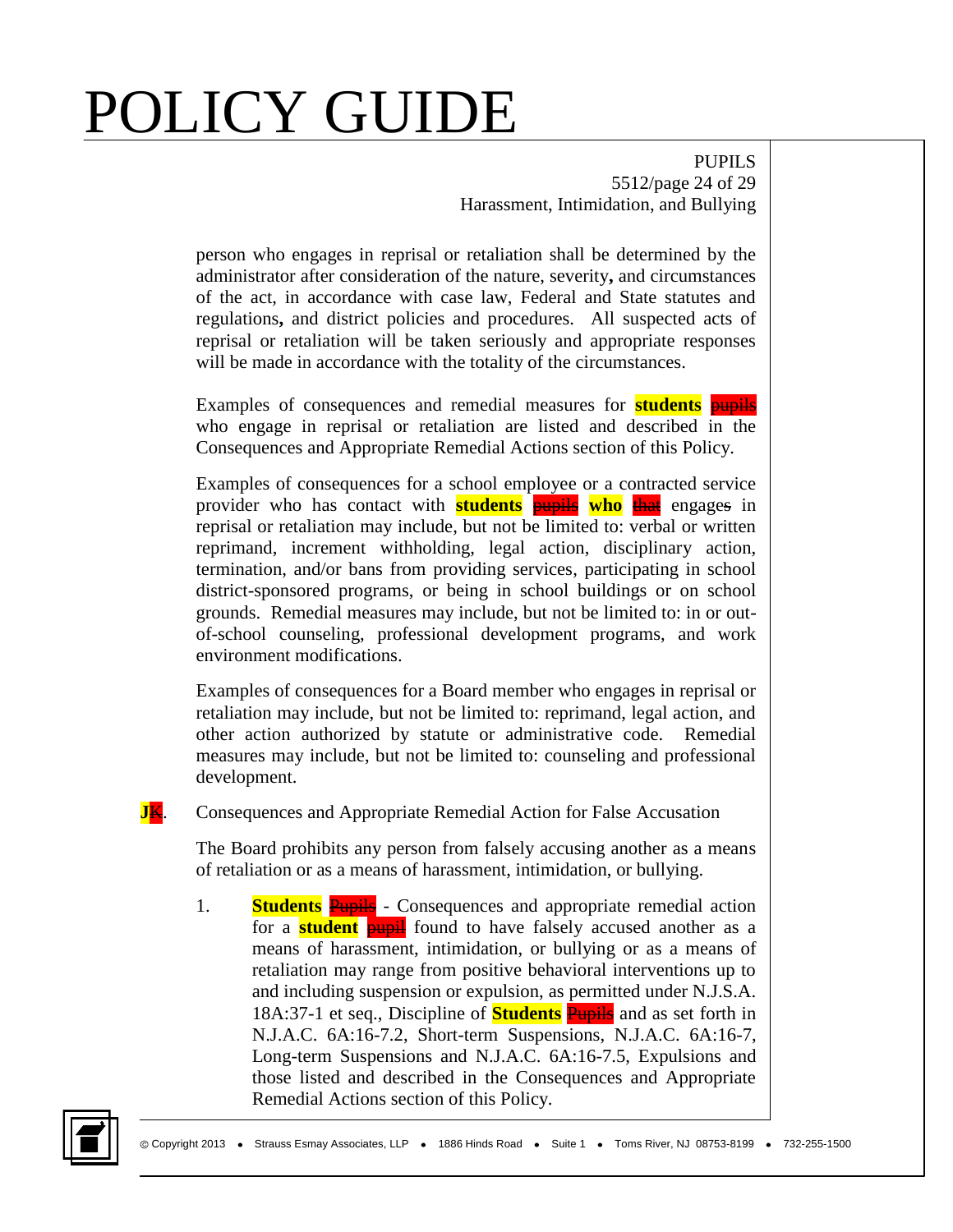PUPILS 5512/page 25 of 29 Harassment, Intimidation, and Bullying

- 2. School Employees Consequences and appropriate remedial action for a school employee or contracted service provider who has contact with **students pupils** found to have falsely accused another as a means of harassment, intimidation, or bullying or as a means of retaliation could entail discipline in accordance with district policies, procedures, and agreements which may include, but not be limited to: reprimand, suspension, increment withholding, termination, and/or bans from providing services, participating in school district-sponsored programs, or being in school buildings or on school grounds. Remedial measures may include, but not be limited to: in or out-of-school counseling, professional development programs, and work environment modifications.
- 3. Visitors or Volunteers Consequences and appropriate remedial action for a visitor or volunteer found to have falsely accused another as a means of harassment, intimidation, or bullying or as a means of retaliation could be determined by the school administrator after consideration of the nature, severity, and circumstances of the act, including law enforcement reports or other legal actions, removal of buildings or grounds privileges, or prohibiting contact with **students pupils** or the provision of **student pupil** services. Remedial measures may include, but not be limited to: in or out-of-school counseling, professional development programs, and work environment modifications.
- **K**L. Harassment, Intimidation, and Bullying Policy Publication and Dissemination

This Policy will be disseminated annually by the Superintendent to all school employees, contracted service providers who have contact with **students** pupils, school volunteers, **students** pupils, and parents who have children enrolled in a school in the district, along with a statement explaining the Policy applies to all acts of harassment, intimidation, or bullying, pursuant to N.J.S.A. 18A:37-14 that occur on school property, at school-sponsored functions, or on a school bus and, as appropriate, acts that occur off school grounds.

The Superintendent shall ensure that notice of this Policy appears in the **student pupil** handbook and all other publications of the school district that set forth the comprehensive rules, procedures, and standards for schools within the school district.

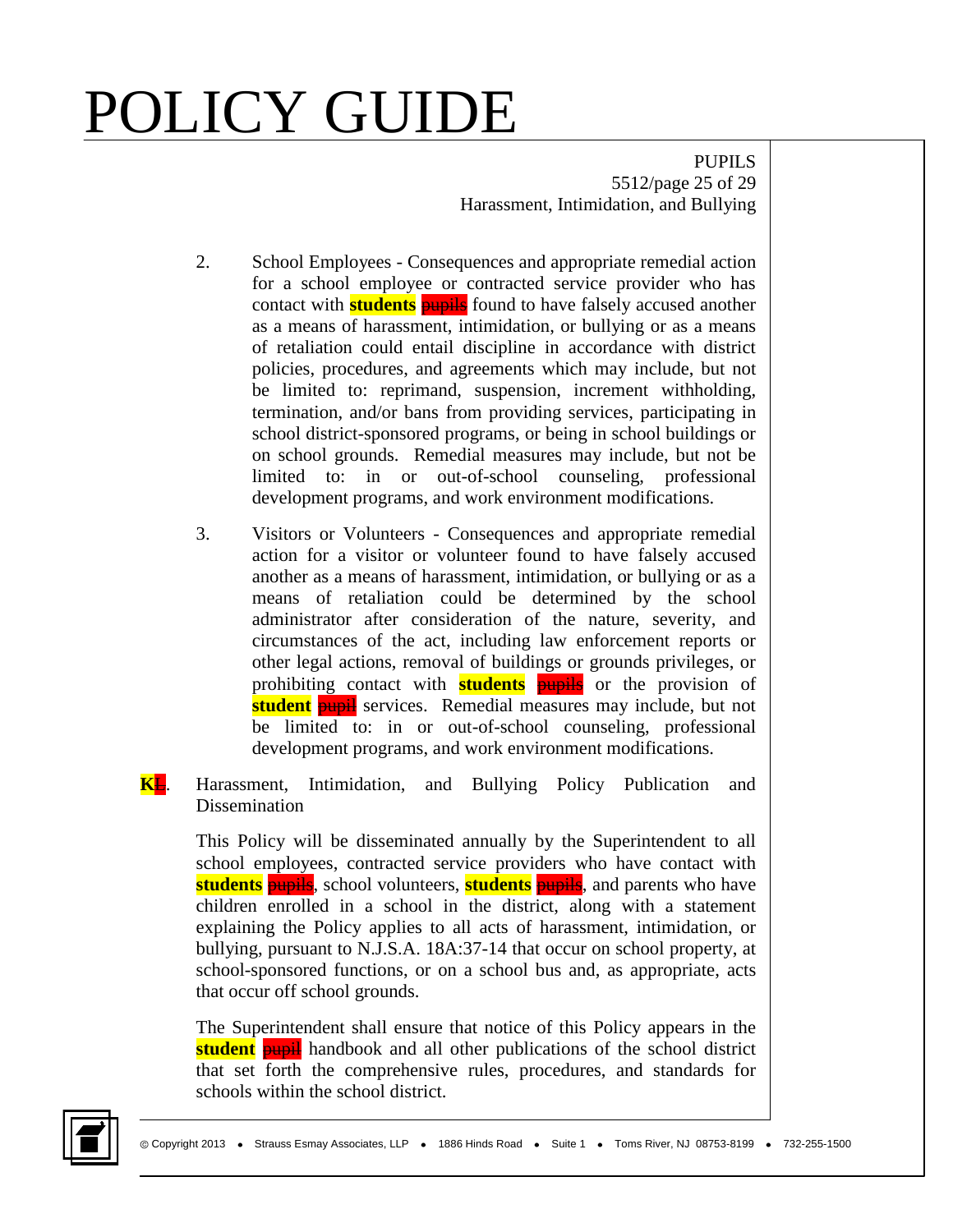PUPILS 5512/page 26 of 29 Harassment, Intimidation, and Bullying

The Superintendent shall post a link to the district's Harassment, Intimidation, and Bullying Policy that is prominently displayed on the homepage of the school district's website. The district will notify **students** pupils and parents this Harassment, Intimidation, and Bullying Policy is available on the school district's website.

The Superintendent shall post the name, school phone number, school address, and school email address of the district Anti-Bullying Coordinator on the home page of the school district's website. Each Principal shall post the name, school phone number, address, and school email address of both the Anti-Bullying Specialist and the district Anti-Bullying Coordinator on the home page of each school's website.

**L**M. Harassment, Intimidation, and Bullying Training and Prevention Programs

The Superintendent and Principal(s) shall provide training on the school district's Harassment, Intimidation, and Bullying Policy to current and new school employees<sup>1</sup>; including administrators, instructors, student **support services, administrative/office support, transportation, food service, facilities/maintenance;** contracted service providers,**;** and volunteers who have significant contact with **students** pupils**; and persons contracted by the district to provide services to students**. The training shall include instruction on preventing bullying on the basis of the protected categories enumerated in N.J.S.A. 18A:37-14 and other distinguishing characteristics that may incite incidents of discrimination, harassment, intimidation, or bullying. The school district's employee training program shall include information regarding the school district's Policy against harassment, intimidation, or bullying, which shall be provided to full-time and part-time staff members, contracted service providers, and school volunteers who have significant contact with pupils.

Each public school teacher **and educational services professional** shall be required to complete at least two hours of instruction in harassment, intimidation, and bullying prevention in **within** each **five year** professional development period as part of the professional development requirement pursuant to N.J.S.A. 18:37-22.d. The required two hours of suicide prevention instruction for teaching staff members shall include information on the **relationship between the** risk of suicide and incidents of harassment, intimidation, or bullying **and information on reducing the risk of suicide in students who are members of communities identified as having members at high risk of suicide** in accordance with the provisions of N.J.S.A. 18A:6-112.

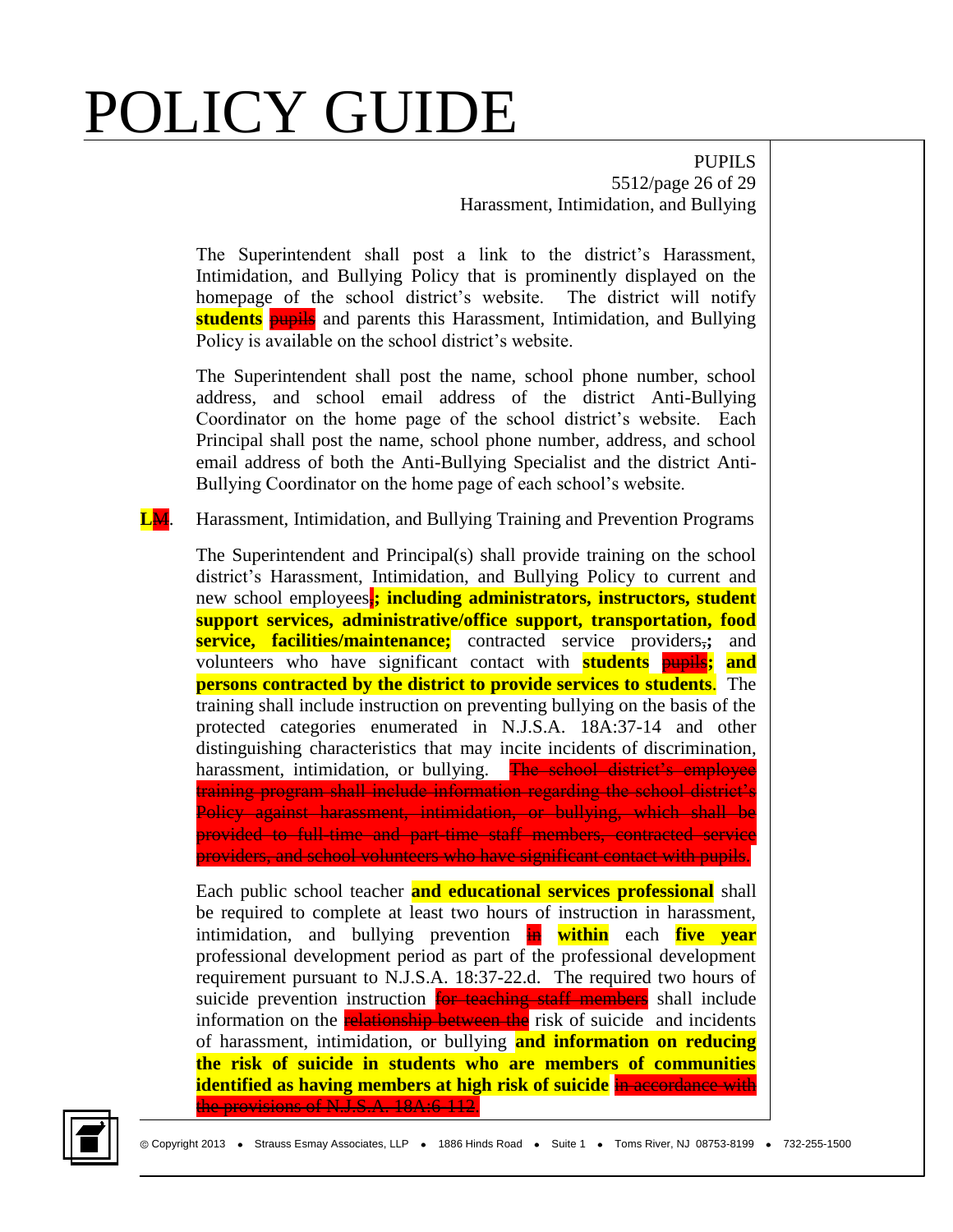PUPILS 5512/page 27 of 29 Harassment, Intimidation, and Bullying

**Each newly elected or appointed** Board members **must** shall be required to complete**, during the first year of the member's first term,** a training program on harassment, intimidation, and bullying in accordance with the provisions of N.J.S.A. 18A:12-33.

The school district shall provide time during the usual school schedule for the Anti-Bullying Coordinator and each school Anti-Bullying Specialist to participate in harassment, intimidation, and bullying training programs.

A school leader shall complete school leader training that shall include information on the prevention of harassment, intimidation, and bullying as required in N.J.S.A. 18A:26-8.2.

The school district shall annually observe a "Week of Respect" beginning with the first Monday in October. In order to recognize the importance of character education, the school district will observe the week by providing age-appropriate instruction focusing on the prevention of harassment, intimidation, and bullying as defined in N.J.S.A. 18A:37-14. Throughout the school year the district will provide ongoing age-appropriate instruction on preventing harassment, intimidation, or bullying, in accordance with the Core Curriculum Content Standards, pursuant to N.J.S.A. 18A:37-29.

The school district and each school in the district will annually establish, implement, document, and assess harassment, intimidation, and bullying prevention programs or approaches, and other initiatives in consultation with school staff, **students pupils**, administrators, volunteers, parents **or guardians**, law enforcement, and community members. The programs or approaches and other initiatives shall be designed to create school-wide conditions to prevent and address harassment, intimidation, and bullying in accordance with the provisions of N.J.S.A. 18A:37-17 et seq.

#### **M**N. Harassment, Intimidation, and Bullying Policy Reevaluation, Reassessment and Review

The Superintendent shall develop and implement a process for annually discussing the school district's Harassment, Intimidation, and Bullying Policy with **students pupils**.

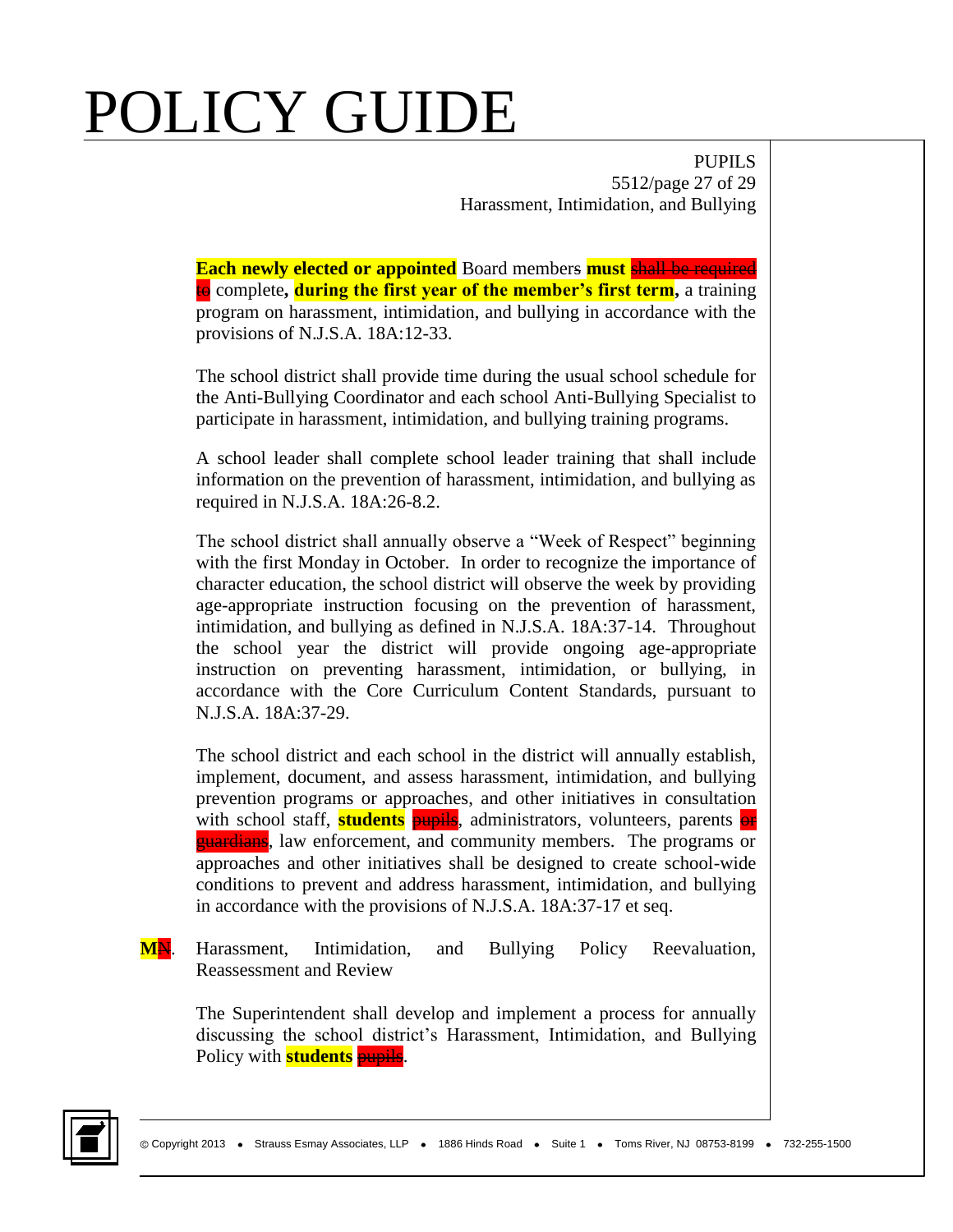PUPILS 5512/page 28 of 29 Harassment, Intimidation, and Bullying

The Superintendent and the Principal(s) shall annually conduct a reevaluation, reassessment, and review of the Harassment, Intimidation, and Bullying Policy, with input from the schools' Anti-Bullying Specialists, and recommend revisions and additions to the Policy as well as to harassment, intimidation, and bullying prevention programs and approaches based on the findings from the evaluation, reassessment, and review.

**NO.** Reports to Board of Education and New Jersey Department of Education

The Superintendent shall report two times each school year, between September 1 and January 1 and between January 1 and June 30 at a public hearing all acts of **violence, vandalism, and** harassment, intimidation, and bullying **which occurred during the previous reporting period** in accordance with the provisions of N.J.S.A. 18A:17-46. The information shall also be reported to the New Jersey Department of Education in accordance with N.J.S.A. 18A:17-46.

#### **O. School and District Grading Requirements**

**Each school and each district shall receive a grade for the purpose of assessing their efforts to implement policies and programs consistent with the provisions of N.J.S.A. 18:37-13 et seq.** The information reported shall be used to grade each school and each district in accordance with the provisions of N.J.S.A. 18A:17-46. The grade received by a school and the district shall be posted on the homepage of the school's website and the district's website in accordance with the provisions of N.J.S.A. 18A:17-46. A link to the report that was submitted by the Superintendent to the Department of Education shall also be available on the school district's website. This information shall be posted on the websites within ten days of receipt of the grade for each school and the district.

P. Reports to Law Enforcement

Some acts of harassment, intimidation, and bullying may be bias-related acts and potentially bias crimes and school officials must report to law enforcement officials either serious acts or those which may be part of a larger pattern in accordance with the provisions of the Memorandum of Agreement Between Education and Law Enforcement Officials.